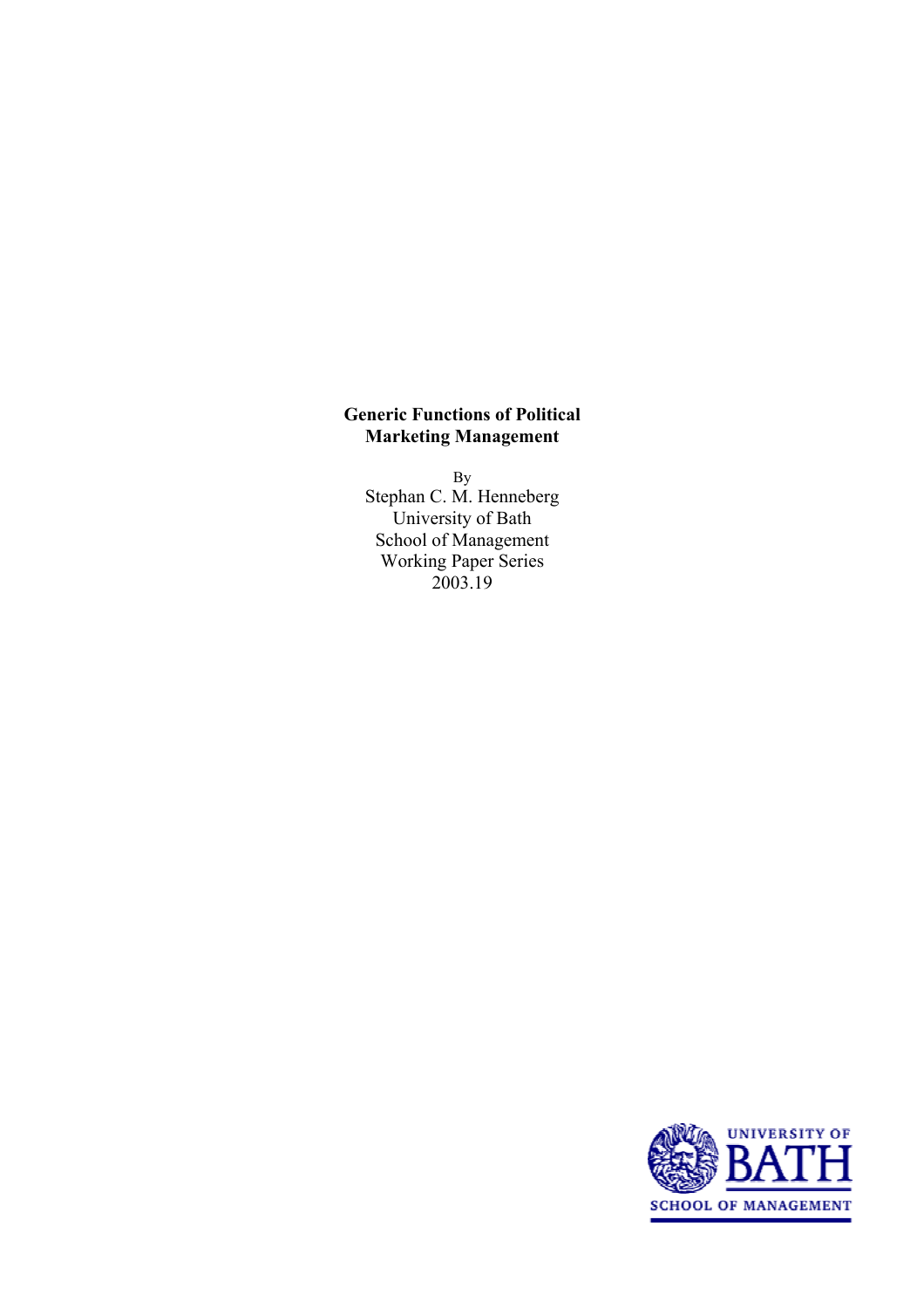# **University of Bath School of Management Working Paper Series**

# University of Bath School of Management Claverton Down Bath BA2 7AY United Kingdom Tel: +44 1225 826742 Fax: +44 1225 826473 http://www.bath.ac.uk/management/research/papers.htm

| 2003.01 | Stephan C. M.<br>Henneberg                    | The Conundrum of Leading or Following in Politics? An<br>Analysis of Political Marketing Postures                                                 |
|---------|-----------------------------------------------|---------------------------------------------------------------------------------------------------------------------------------------------------|
| 2003.02 | Richard Fairchild                             | Management's optimal financial contracts, the degree of<br>alignment with investors, and the 'carrot and stick' role of<br>debt.                  |
| 2003.03 | <b>Richard Fairchild</b>                      | An Investigation of the Determinants of BT's Debt Levels<br>from 1998-2002: What does it tell us about the Optimal<br>Capital Structure?          |
| 2003.04 | Steve Brown &<br>Felicia Fai                  | Strategic Resonance Between Technological and<br>Organisational Capabilities in the Innovation Process within<br>Firms                            |
| 2003.05 | Paul Goodwin                                  | Providing Support for Decisions based on Time Series<br>Information Under Conditions of Asymmetric Loss                                           |
| 2003.06 | Will Liddell &<br>John H Powell               | Are you still here?: Reconciling patient access and GP<br>effectiveness in the management of a large medical practice:<br>a case study using QPID |
| 2003.07 | Felicia Fai                                   | A Structural Decomposition Analysis of Technological<br>Opportunity in Firm Survival and Leadership                                               |
| 2003.08 | John Purcell & Nick<br>Kinnie                 | Employment Regimes for the Factories of the Future: Human<br>Resource Management in Telephone Call Centres                                        |
| 2003.09 | Juani Swart & Nick<br>Kinnie                  | The impact of client-relationships on organisational form<br>and HR practices                                                                     |
| 2003.10 | Sue Hutchinson, Nick<br>Kinnie & John Purcell | HR Practices and Business Performance: what makes a<br>difference?                                                                                |
| 2003.11 | Bruce Rayton, Kim<br>Hoque & John Purcell     | Does one size fit all? : Exploring the impact of employee<br>perceptions of HR practices on motivation levels                                     |
| 2003.12 | Sue Hutchinson, Nick<br>Kinnie & John Purcell | Bringing Policies to Life: Discretionary Behaviour and the<br>Impact on Business Performance                                                      |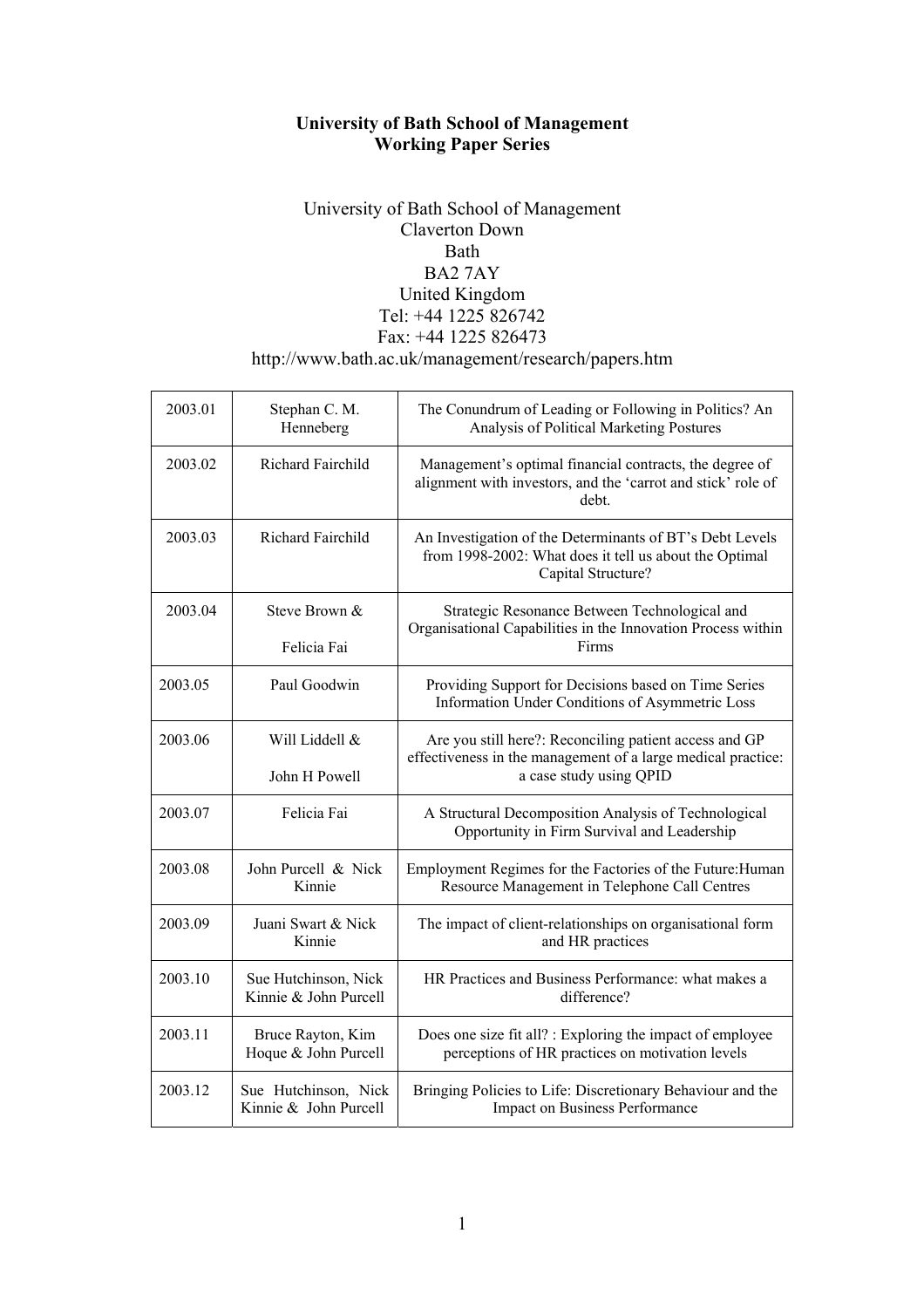| 2003.13 | Stephan C. M.<br>Henneberg                 | CRM Implementation: Hard Choices and Soft Options                                                             |
|---------|--------------------------------------------|---------------------------------------------------------------------------------------------------------------|
| 2003.14 | Stephan C. M.<br>Henneberg                 | Move aside, advocatus diaboli: It is time to hear the position<br>of the advocatus dei on political marketing |
| 2003.15 | Nick Kinnie, Juani<br>Swart & John Purcell | Influences on the choice of HR systems: the network<br>organisation perspective                               |
| 2003.16 | Juani Swart, Nick<br>Kinnie & John Purcell | Managing the careers of IT professionals:<br>A competing identity perspective                                 |
| 2003.17 | Catherine Phillips                         | How do consumers express their identity through the choice<br>of products that they buy?                      |
| 2003.18 | Peter Reason                               | Choice and quality in action research practice                                                                |
| 2003.19 | Stephan C. M.<br>Henneberg                 | Generic Functions of Political Marketing Management                                                           |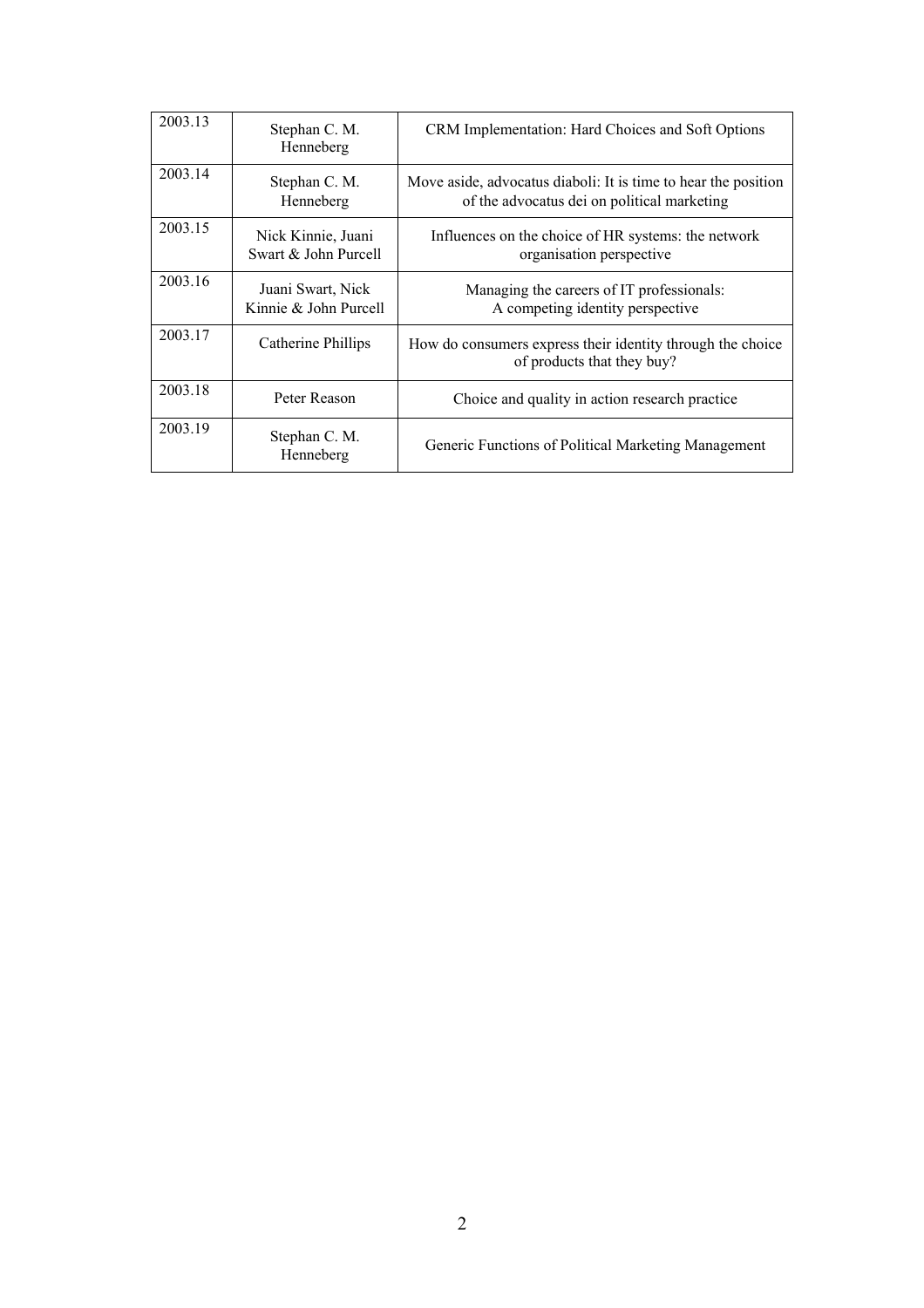# **Generic Functions of Political Marketing Management**

*Stephan C. Henneberg1*

University of Bath School of Management Bath, BA2 7AY United Kingdom  $Tel \cdot 01225 - 383699$ E-mail: s.c.m.henneberg@bath.ac.uk

#### *Abstract:*

Political parties use marketing instruments as part of their electoral campaign activities. These are usually analysed and categorised using the 4P and marketing mix concept, a perspective anchored in the 'managerial' school of marketing theory. However, these concepts have come under considerable criticism. This article uses an alternative perspective, i.e. a functional analysis, to describe the requirements for successful political marketing activities that are fulfilled by using certain political marketing instruments. Eight generic functions of political marketing are identified. Whilst it is not the intention of this article to attempt to systematically operationalise each of these functions, a parsimonious set of interrelated dimensions that may be used in the analysis of political marketing instruments and activities is offered. The focus is on campaign-related political marketing management. The article will close with a discussion of the relevance of the eight generic functions of political marketing for different exchange relationships and submarkets of the political sphere.

#### *Key words:*

 $\overline{a}$ 

Political marketing functions; Political marketing instruments; Political marketing requirements; Political market

<sup>&</sup>lt;sup>1</sup> Dr. Stephan C. Henneberg is a Lecturer at the School of Management, University of Bath, UK. His current research interests are in the areas of strategic marketing, relational marketing, consumer behaviour, strategic competences, and social and political marketing. He publishes regularly on political marketing, e.g. in the Journal of Marketing Management, Journal of Political Marketing, and Journal of Public Affairs. Stephan has organised several international conferences on political marketing at the University of Cambridge, UK, and edited a book of readings on "The Idea of Political Marketing", Praeger, 2002, together with N. O'Shaughnessy.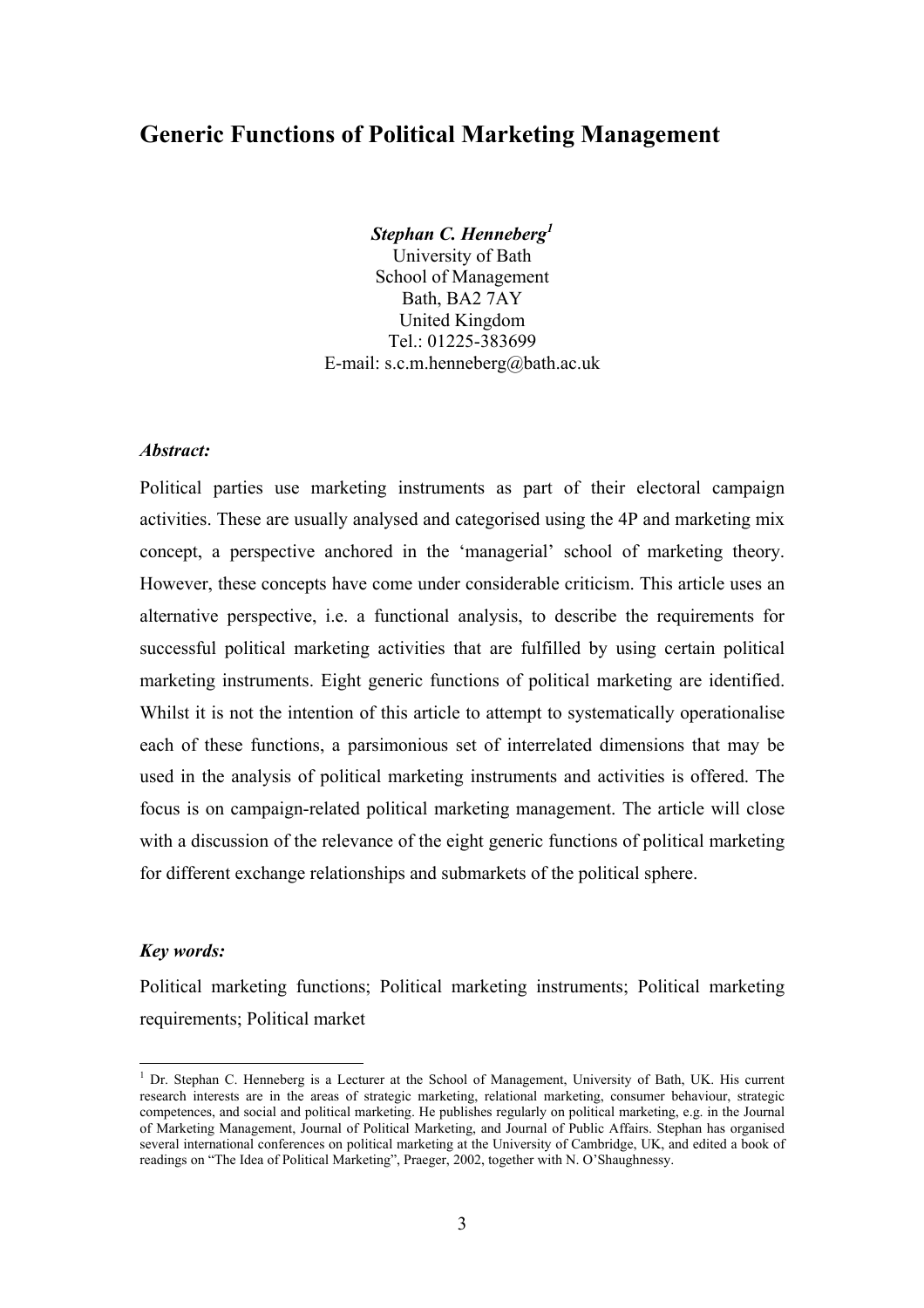# **Generic Functions of Political Marketing Managementi**

# **Introduction**

Political parties use marketing instruments as part of their electoral campaign activities (Kotler and Kotler, 1999; Scammell, 1999). The literature on political marketing has contributed considerable insight into how specific marketing instruments have been utilised to optimise tactical and strategic aspects of political campaigns (Newman, 1994; Kavanagh, 1995; Scammell, 1995; Wring, 1999; Lees-Marshment, 2001; Wring, 2002b). Furthermore, the use of marketing instruments has been observed and analysed for non-campaign purposes of parties, e.g. for fundraising (Steen, 1999), managing party volunteers (Lebel, 1999), constituency services (Butler and Collins, 2001), or the interaction with lobbying organisations (Harris *et al*., 1999; Harris, 2001a). Besides parties and individual candidates, the employment of political marketing instruments can be noted for grass-roots organisations within a party (Franklin and Richardson, 2002), single-issue groups (Lindsay, 1999), or governments and executive bodies (Newman, 1995; Nimmo, 1999; Buurma, 2001; Newman, 2001; Harris, 2001a).

However, the main focus in the political marketing literature is *how* political actors employ marketing instruments. This article, on the other hand, will be primarily concerned with the question '*why* political actors employ marketing instruments'. This question has two different facets: 'why *marketing* instruments?' and 'why marketing *instruments*?'. While the first question addresses how marketing management fits into the political sphere (O'Shaughnessy, 1990; Newman, 1994;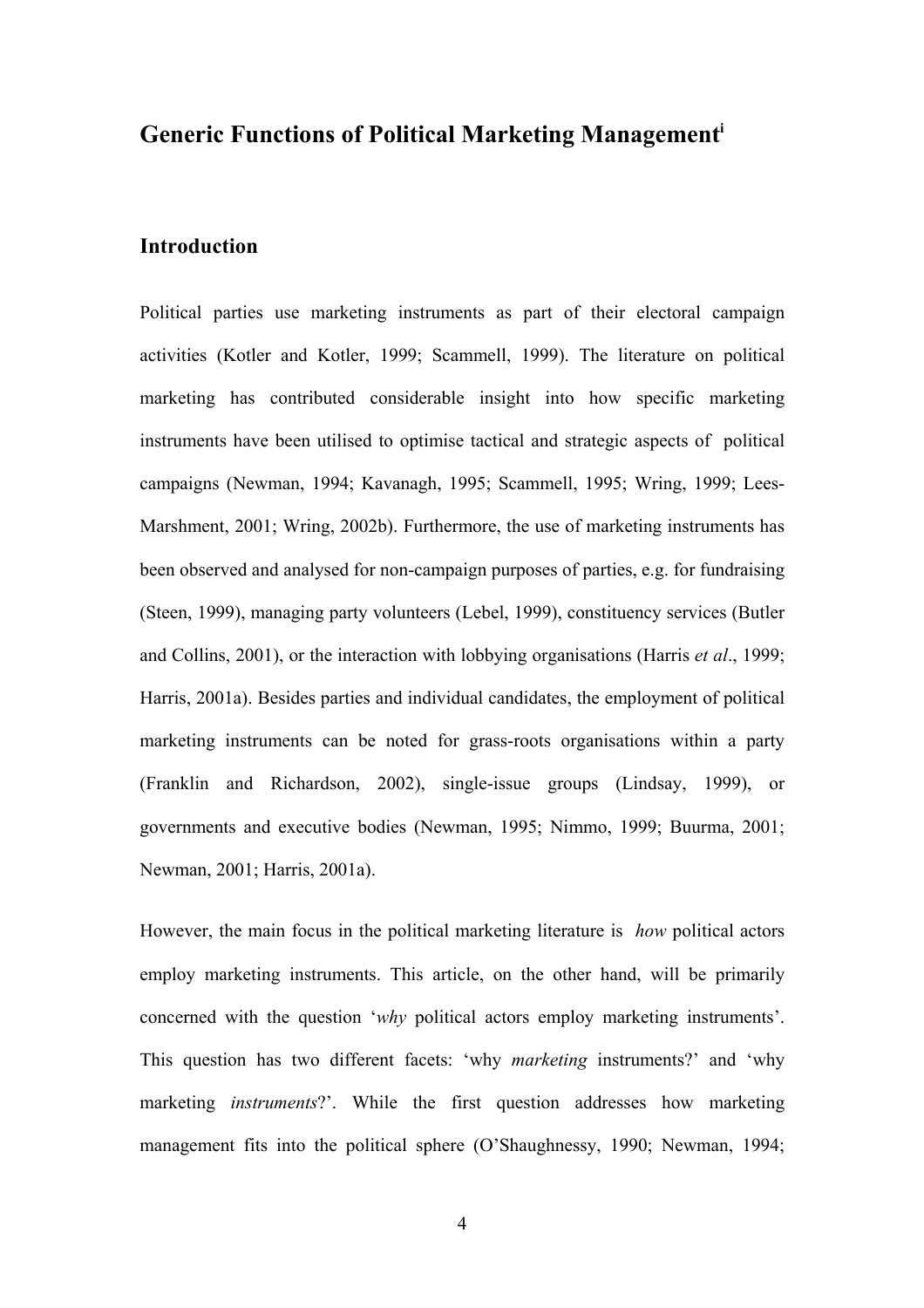Scammell, 1995; Lees-Marshment, 2001) and the reasons for its appeal to political managers (and researchers) (Cornelissen, 2002), the second question relates to requirements that the instruments' fulfil, and the ends for which they are the means. In this article, a description of political marketing management requirements will be the focal point in order to define the essence of political marketing. To do this, a 'functional' marketing analysis of political management (Hunt, 1991) in the tradition of Shaw (1912), Fullbrook (1940) and Alderson (1957) is used.

This article will commence with an overview of instrumental and functional views of marketing theory. Using these two different perspectives, political marketing management will be analysed by using existing instrumental (means-oriented) interpretations of political marketing activities and derive, as an alternative to this 'managerial' orientation, an ends-oriented categorisation of generic functions that will provide a new way of describing and characterising political marketing management. The functional analysis will be integrated with a holistic view of the relationships of functions and different political submarkets that will exemplify the complexity of the political marketing environment.

# **Instruments and Functions in Marketing Theory**

Current marketing textbooks are dominated by an 'instrumental' view of marketing theory. The so-called '4Ps', i.e. the marketing instruments of Product, Price, Place, and Promotion, as well as the 'marketing mix' concept constitute the cornerstones of (taught) marketing theory (Jobber, 2001; Kotler, 2003). As such, these key texts in marketing follow an 'orientation' or 'school' of marketing that can be called the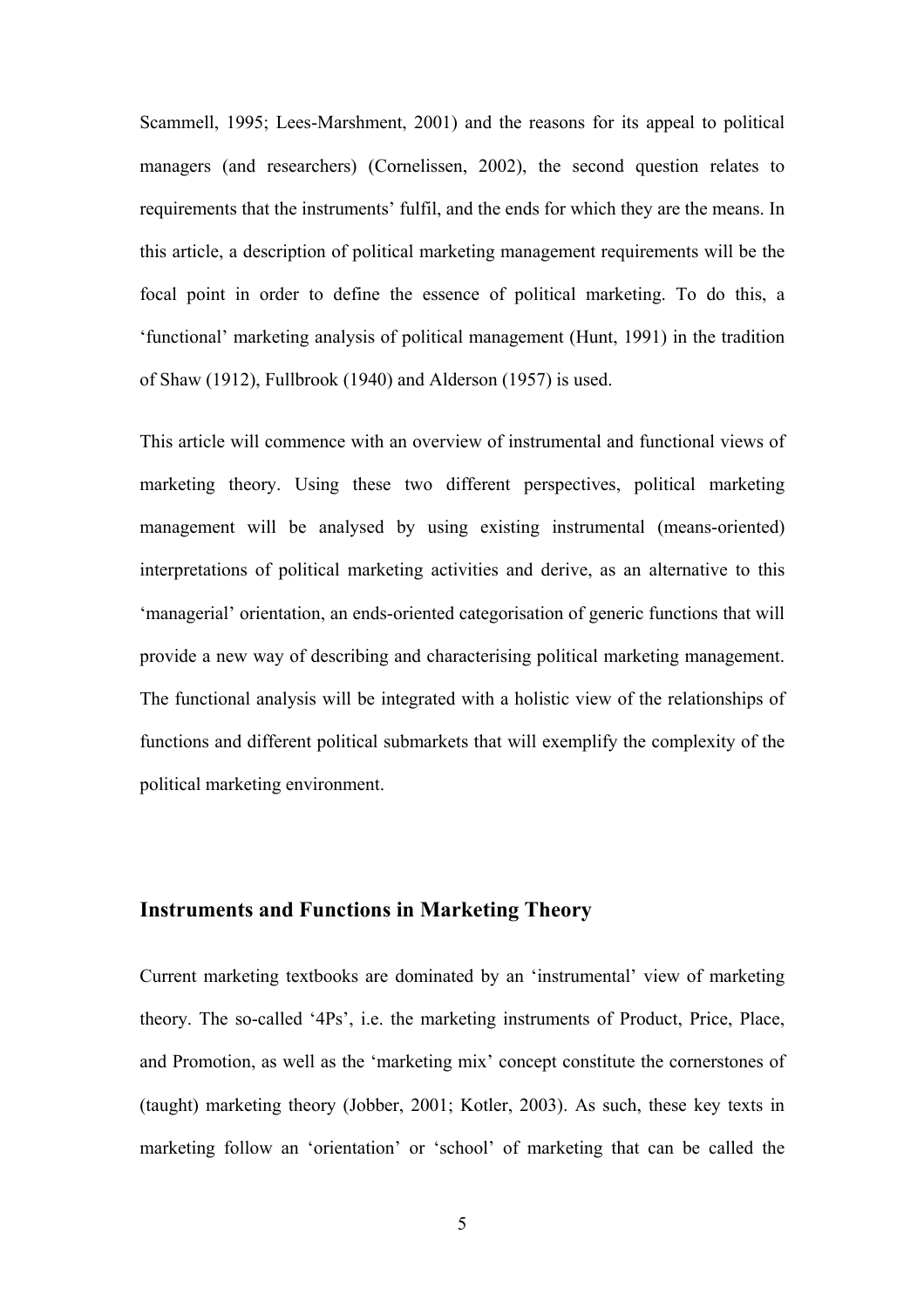'managerial' or 'instrumental school' (Sheth *et al*., 1988). Thus, it is not surprising that research on political marketing also takes the methodological lead from the managerial school of marketing (Bannon, 2003; Henneberg, forthcoming). However, the managerial school and the 'instrumental and mix' view has been criticised throughout the last decades for some crucial and arguably serious conceptual shortcomings. Critics have argued against this school on three levels:

On the *domain* level (Hunt, 1976; Hunt, 1983), it has been pointed out that the managerial school focuses mainly on consumer products (Sheth *et al.*, 1988). A service offering with the inherent characteristics of intangibility as well as simultaneous 'production' and 'consumption' (Lovelock and Wright, 2002; Zeithaml and Bitner, 2003; Van Looy, 2003) is often delivered in a very interactive way that can be embedded in exchange relationships (Grönroos, 1994a; Grönroos, 1995). The marketing mix, on the other hand, is about an active seller and a passive consumer; it relates to tangible products and transactional exchanges. While there are attempts to make the 4P concept more relevant to services (e.g. the 7P concept by Booms and Bitner, 1982), many of these underlying shortcomings still prevail. Similarly, the managerial schools can be criticised for an additional problematical aspect, i.e. the failure to cover 'general' marketing activities. Business-to-business exchanges, which are often characterised by complex (competitive and cooperative) interactions between many different players that are engaged in direct and indirect relationships, do not fit easily into the managerial school approach (Anderson *et al.*, 1994; Gummesson, 2002). The interactivity of exchange partners as well as the blurring of the boundaries between actor entities in the market has caused business-to-business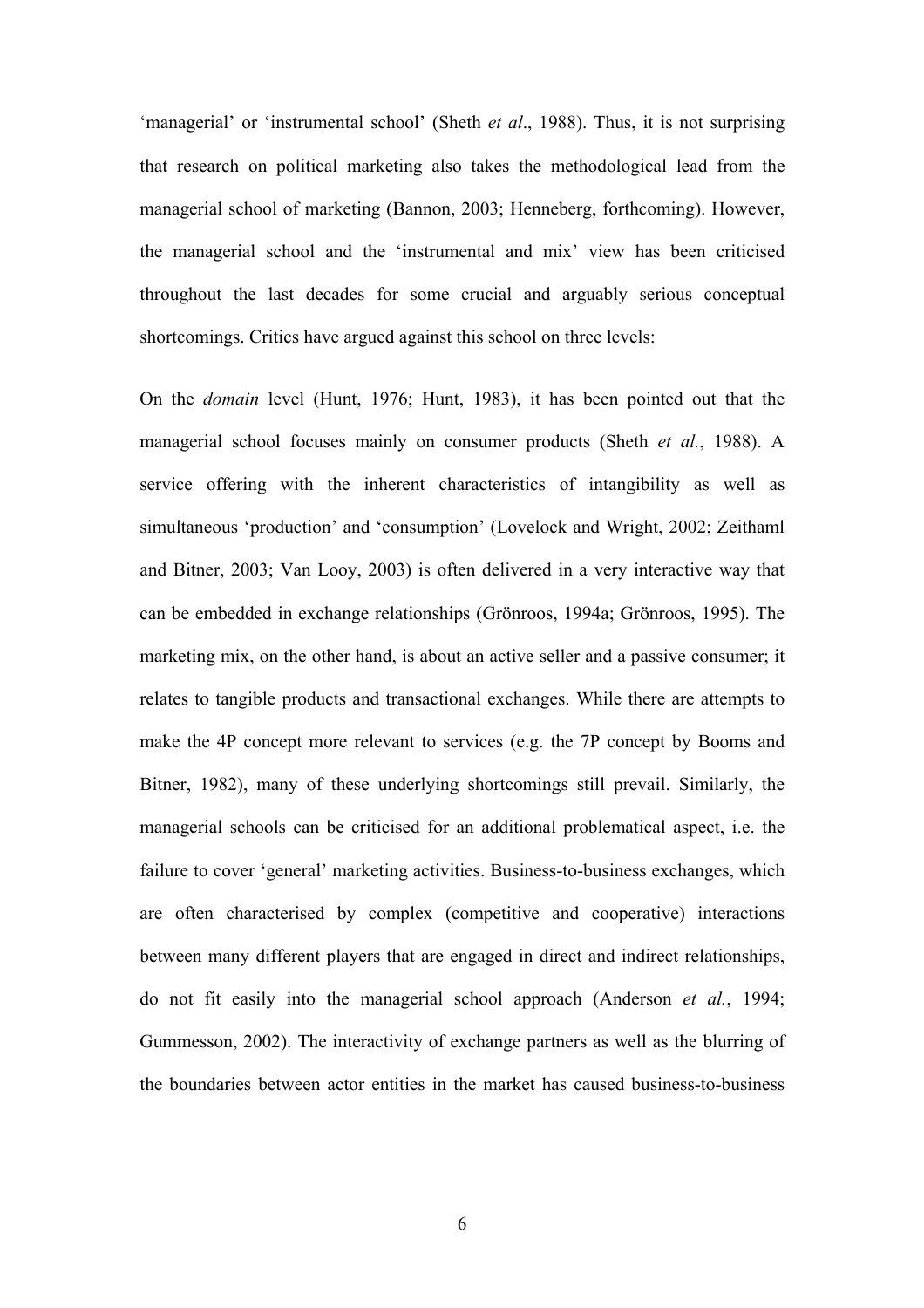marketing theory to look for alternative orientations, e.g. the network paradigm of the Industrial Marketing and Purchasing Group (IMP) (Ford *et al.*, 2003).

Criticism with regard to the *historical development* of the managerial school points to inconsistencies in the interpretation of some key concepts and its dependence on assumptions taken from (micro) economics (O'Malley and Patterson, 1998). The 4Ps as part of the marketing mix in its currently disseminated form were first introduced by McCarthy (1960). However, his categorisation of four main marketing instruments which are 'blended' in a mix (Borden, 1964) that coordinates their use, was just one of many theoretical suggestions of how the notion of instrument coordination within marketing ought to look (Grönroos, 1994b)…and anyway, Borden (1964) used twelve different variables (instrument groups) for illustrative purposes, not just four. In fact, the idea of blending was itself a prior notion, introduced by Culliton (1948) as marketing being a 'mixer' of different ingredients. Thus, McCarthy's and subsequently Kotler's understanding of the marketing mix (Kotler, 2003) has been attacked for missing the essence and complexity of the blending metaphor, providing a flawed taxonomy (van Watershoot and van der Bulte, 1992), and being sterile and oversimplified without general explanatory powers (Easton and Araujo, 1994).

Some of the most damning criticism of the 4Ps has to do with *conceptual* issues. It has been argued that the managerial school of marketing contradicts tenets of one of the cornerstones of marketing theory: customer-orientation (Dixon and Blois, 1983; O'Malley and Patterson, 1998). Identifying and consequently satisfying the needs and wants of (target) customers underpins marketing theory axiomatically. While itself not without criticism (Brownlie and Saren, 1992), this concept is incommensurable with a seller-focussed, uni-directional, 'push'-oriented model of marketing which is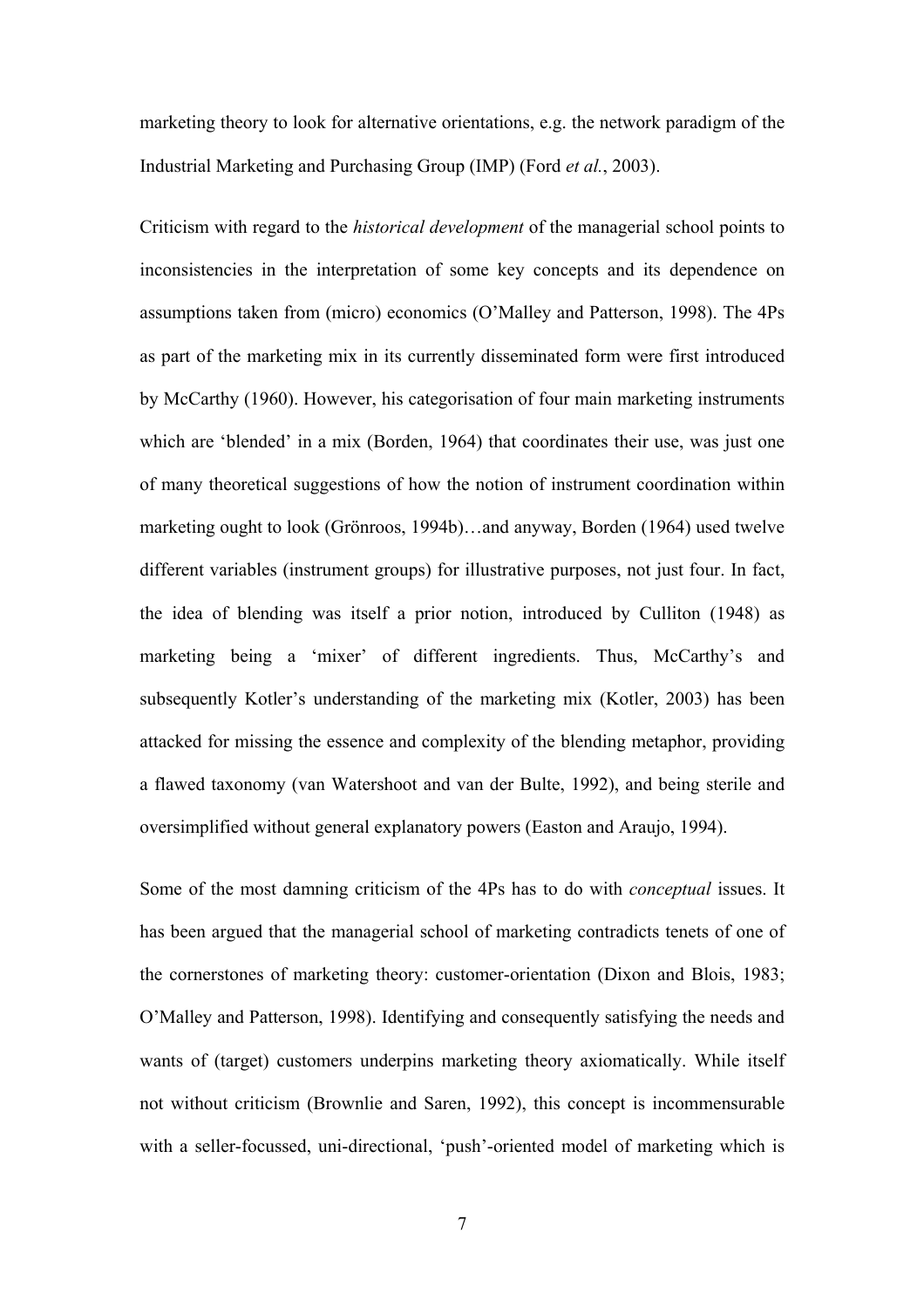generally what the managerial school appears to describe (and sometimes even prescribes) (Grönroos, 1994a).

Marketing practice and teaching, nevertheless, follow largely the managerial paradigm. However, other schools have recently gained importance and an increased 'paradigm competition' within marketing theory has been noted (Pels and Saren, 2003), albeit without reaching the dimensions of a 'paradigm crisis'. For example, network-oriented and relational schools of thought (Anderson *et al.*, 1994; Grönroos, 1994a; McLoughlin and Horan, 2000; Ford *et al.*, 2003) are providing alternative marketing theories and begin to influence theory development especially in services and industrial marketing.

However, for a new research area such as political marketing which is, although now somewhat established, still something of an "*academic parvenu*" (O'Shaughnessy and Henneberg, 2002, p. xiv), the instrumental and managerial perspective of marketing has some advantages: namely, it is established in the practitioners mind (in the sphere of marketing as well as political marketing); it has clear pedagogic advantages (Grönroos, 1994a); and it is relatively easy to transfer to the political sphere (Egan, 1999). For political marketing theory it is therefore advisable to develop its methodological foundation based on the instrumental/managerial school and, at the same time, to integrate and adopt any new conceptual developments in marketing theory to the existing body of knowledge in political marketing. To work around this *paradoxon*, a functional analysis will be used. Marketing functions<sup>ii</sup> describe the organisational marketing requirements that need to be fulfilled in order to be successful (Sheth *et al.*, 1988; van Watershoot and van den Bulte, 1992). As such, functions clarify the overall strategic goals by providing a set of marketing-related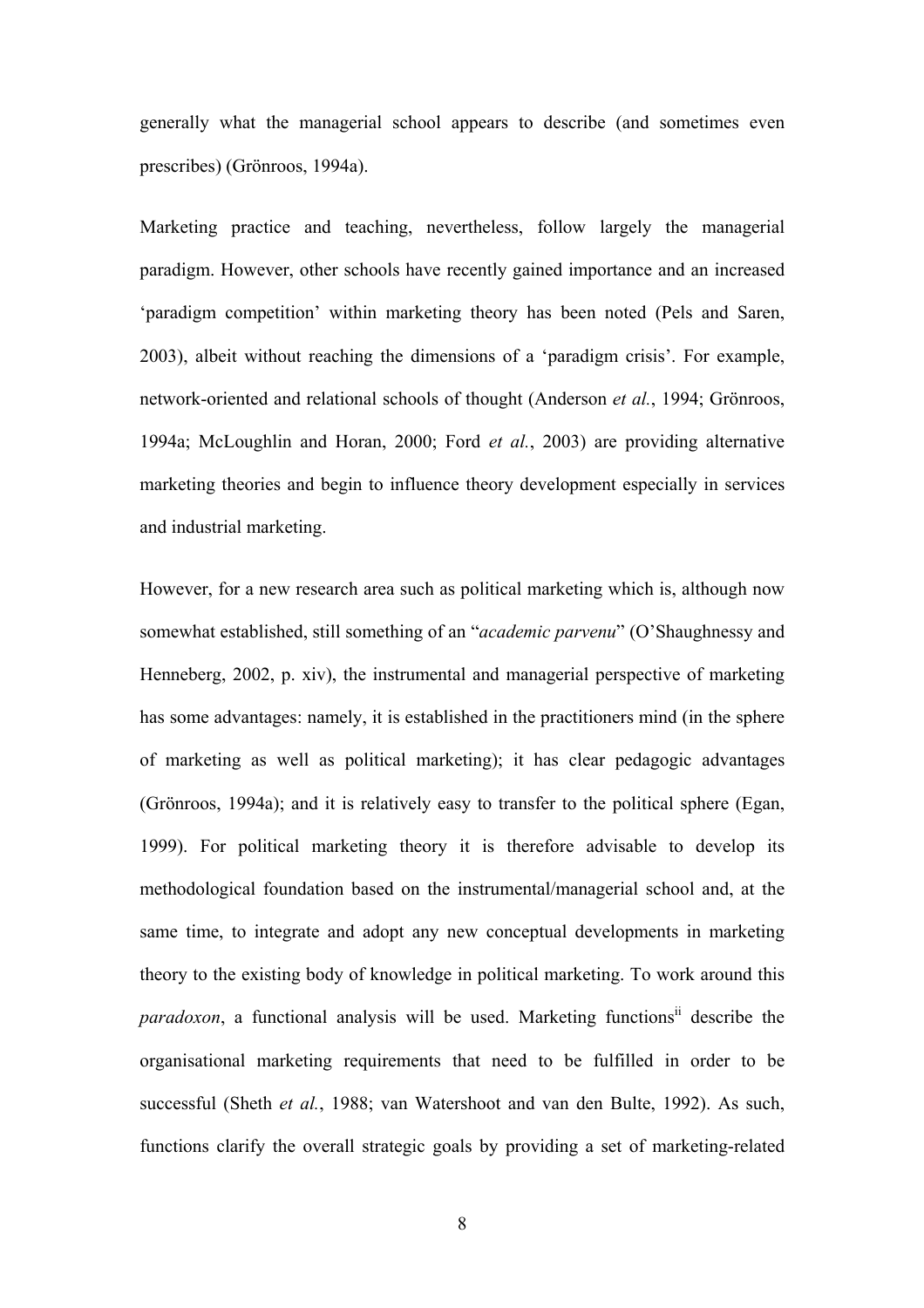pre-conditions in terms of activities that ought to be covered. Different marketing instruments are the means to do this. There exists a non-linear relationship between marketing functions and instruments; as one instrument can contribute to different functions, and the requirements of one function can be fulfilled by several instruments. As 'ends', a discussion of marketing functions logically preceeds an understanding of the use of 'means', i.e. instruments (van Watershoot and van den Bulte, 1992). However, both the functional and the instrumental 'school' are related in that they share a focus on interactions and economic exchanges (Sheth *et al.*, 1988). Therefore, the literature on political marketing management can gain from a functional understanding without having to relinquish its instrumental analyses and underlying concepts. However, functions of political marketing management constitute an under-researched area, and will therefore be introduced below.

#### **Analysing Political Marketing Management**

In analysing political marketing management, the two different views of 'instrumental' and 'functional' perspective will be used. While the instrumental perspective will merely collate present existing research on political marketing (Lloyd, 2003) and provide some conceptual input, the functional discussion will provide an innovative point of view. The article proposes that in order to study political marketing in a systematic way, some or all of the generic functions might be considered. However, it is not the intention of this article to attempt to systematically operationalise each of these functions, but rather to offer them as a parsimonious set of interrelated dimensions that may be used in the analysis of political marketing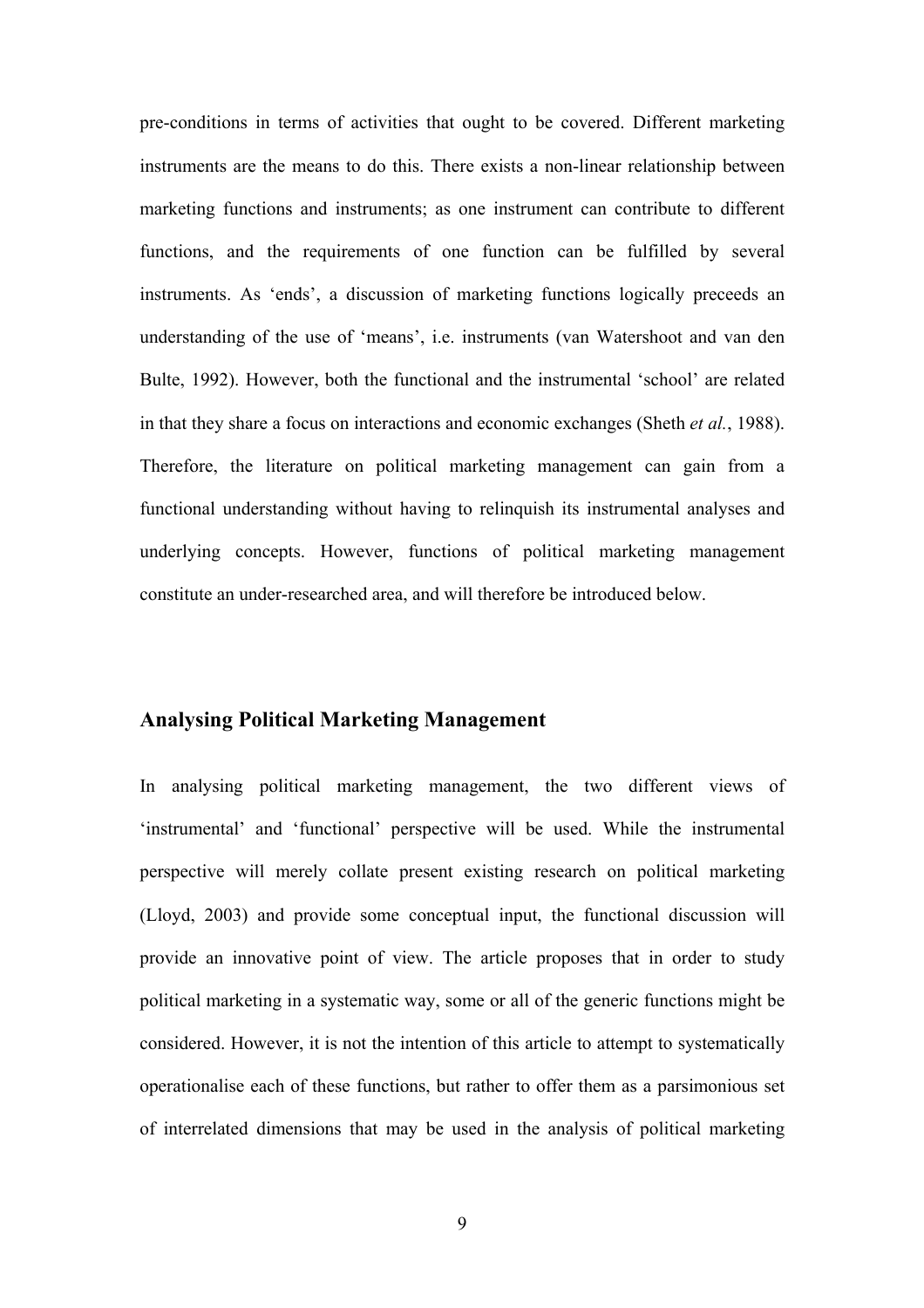instruments and activities. The main focus of the following is on campaign-related political marketing management. Therefore, other strategic activities (e.g. marketorientation or a market research function) (Lees-Marshment, 2001) will not be discussed.

#### *The Instrumental Perspective*

Most articles on political marketing deal with elements of an instrumental perspective. Many of the seminal contribution of the last fifteen years are devoted to a discussion of the '4Ps of political marketing' (Farrell and Wortmann, 1987; Reid, 1988; Niffenegger, 1989; Wortmann, 1989; Harrop, 1990; O'Shaughnessy, 1990; Newman, 1994; Scammell, 1995; Egan, 1999; Scammel, 1999; Lees-Marshment, 2001; O'Cass, 2001; Henneberg, 2002; Wring, 2002a; Lloyd, 2003).<sup>iii</sup> Besides being relevant to operational aspects of the use of marketing instruments, such discussions also touch upon the essence of what political marketing is, e.g. discussions of the notion of 'product' in a political exchange clearly relate to more fundamental questions about the 'political market' and the underlying interactions and value exchanges. However, it has been argued that in these discussions, similarities between commercial concepts and political characteristics can easily become overstated (O'Shaughnessy, 2002; Baines *et al*., 2003). As a result, the product concept as a political marketing instrument and pivotal element of a theory of political marketing has still not been defined in a generally accepted way (Henneberg, 2002) and constitutes one of the major stumbling blocs for further development of political marketing theory (Scammell, 1999).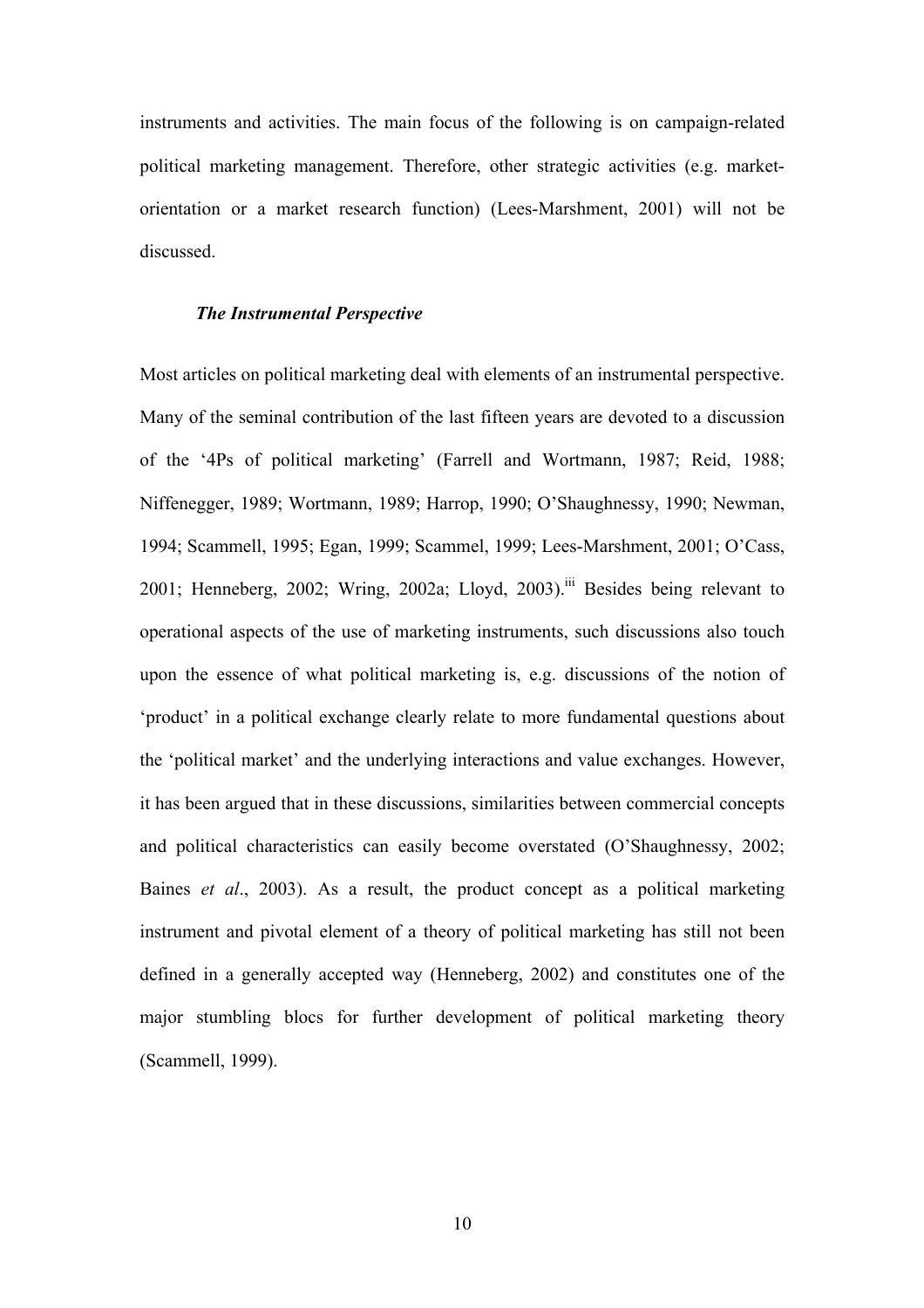Because of the interlinkage of functions and instruments (i.e. functions being the 'antecedents' for the targeted and meaningful employment of instruments), the existing body of knowledge on political marketing instruments will be used in the following to inform the development of a functional perspective of political marketing management.

#### *The Functional Perspective*

Political marketing functions as requirements or conditions for successful political management are the (desired) 'outputs' of organisational behaviour. The following eight functions can be classified as 'generic' (Henneberg, 2002), i.e. they are concerned with the main exchange relationships of a political actor (e.g. a political party) in the complex network of political relationships. In the following discussion the exchange between political parties and the electorate in the 'electoral market' is used as an example.

*Product function*: The main condition for an exchange (or exchange-related interactions) is the existence of an 'offering', i.e. something that is valued by a recipient (e.g. a voter or citizen) and 'produced' by a supplier (e.g. a political party or candidate). Kotler, in an article contributing to the 'domain' discussion of marketing, described the offering that a political candidate exchanges with voters as "*honest government*" (1972, p. 47). In a further development, the product concept in political marketing is related to the (brand) image of candidates (Kavanagh, 1995; Kotler and Kotler, 1999; Smith, 2001; Lloyd, 2003). Candidate characteristics are the 'cues' that voters assess when considering their voting decision (Sniderman *et al*., 1991; Popkin, 1994). Constrasting with this, Butler and Collins (1999) as well as others (Reid, 1988;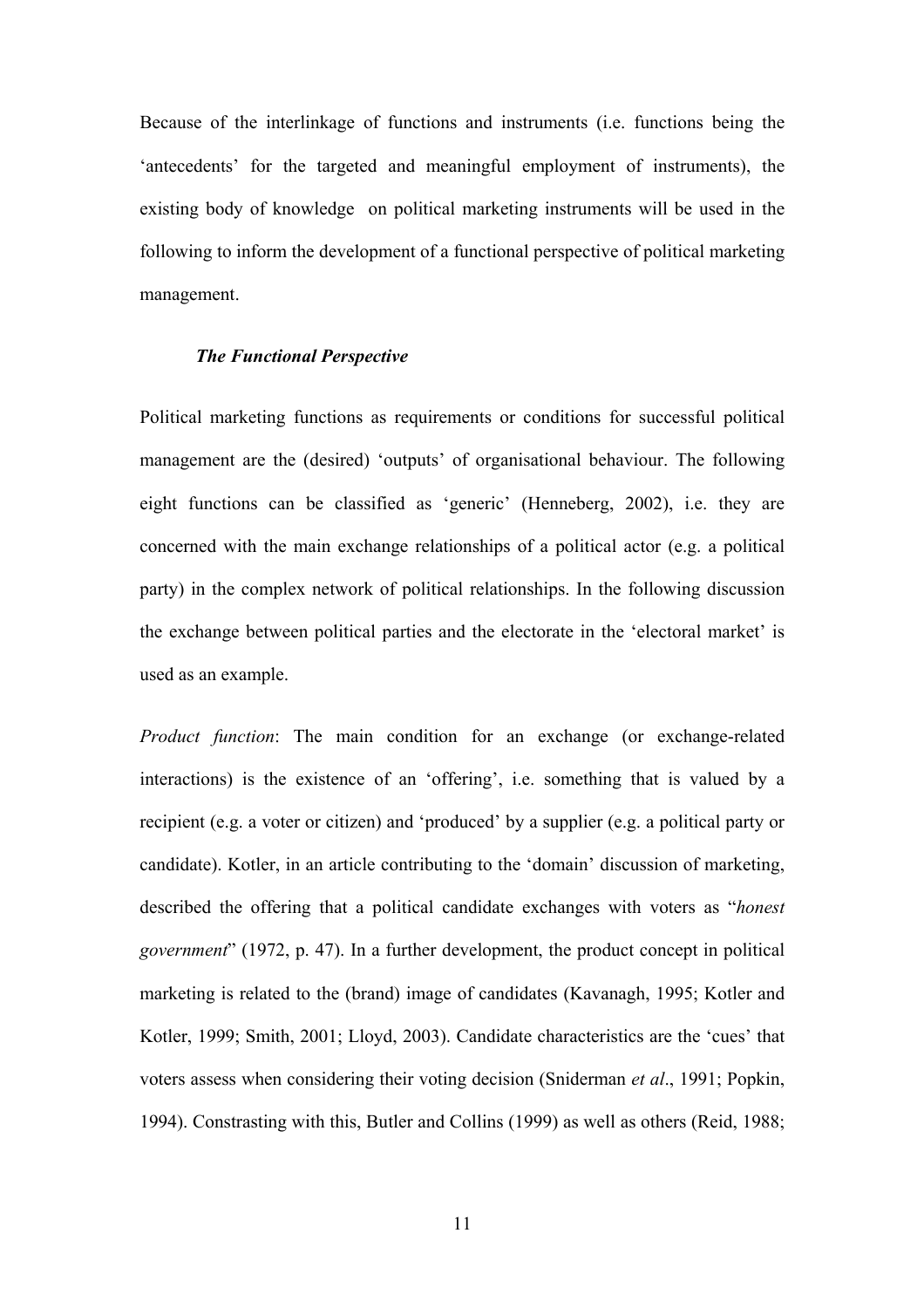Wring, 2002a) stress the multi-component nature of the political product. They argue that it is linked to the political candidate and the party itself, as well as the underlying ideology. Each of these elements of a political product are interrelated and can therefore be offered (and managed) separately, a fact that pollsters noted relatively early on (Worcester, 1996). Butler and Collins (1999) also stress the alterable characteristic of the political offer: it can be changed in the post-purchase (i.e. delivery) situation. This is taken up by Lees-Marshment (2001) who also posits a more behaviourally-oriented understanding of the political product: it comprises the activities of all relevant actors in a party. Brennan (2003) links different elements of the political product to underlying benefit and value systems and shows the dynamic interaction of these with voters of differing loyalty and/or voting experience. However, Palmer (2002) argues that the political offering has no practical value *per se* for any constituent and is only of a symbolic character. Constrasting this, Dermody and Scullion (2000) link the 'consumption' experience of political policies as a crucial value-creating element to the product concept, i.e. replace an 'exchange' paradigm with one of "*signification and representation*" (p. 1087). Building on these discussions, the main political 'product' can be perceived as a 'service promise'. The service characteristics of the political offering have been noted by several authors (O'Shaughnessy and Holbrook, 1988; Harrop, 1990; Newman, 1994; Scammell, 1999; Lloyd, 2003). It comprises certain personal attributes (i.e. the characteristics of the candidates as representing the service delivery personnel), certain political issues (i.e. policy intentions), and an ideological framework (i.e. a non-specific umbrella of beliefs and attitudes that guide specific behaviour). Parties need to bring all these service elements together into a cohesive 'political service brand' to manage the expectations of voters. This constitutes the main elements of the provision of an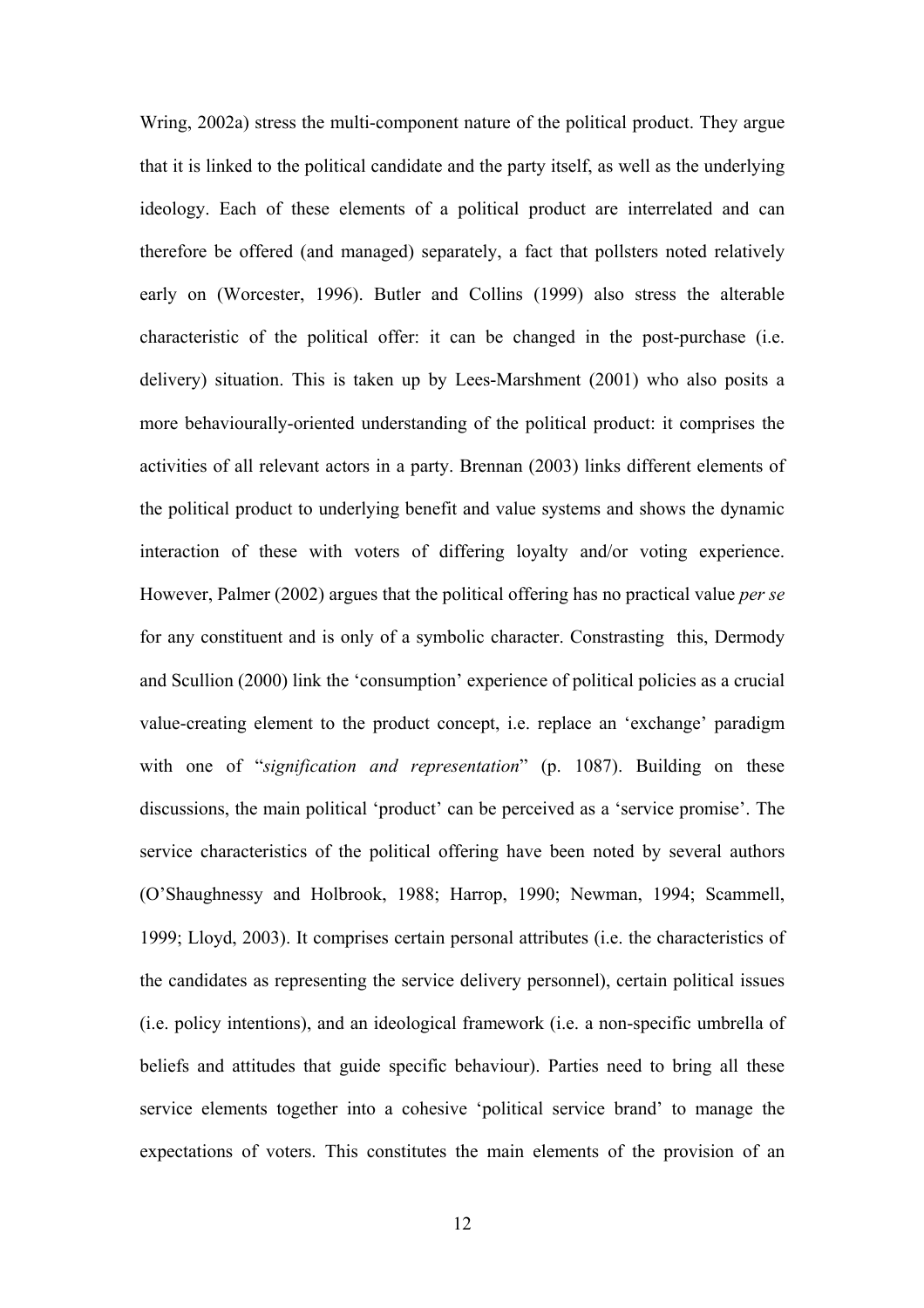offering and can be seen as the strategic management of a trade-off process between elements of 'leading' or 'following' voter preferences (Henneberg, 2005 forthcoming), as well as balancing the inflexible (e.g. ideology), the flexible (i.e. political agenda), and the semi-flexible elements (e.g. certain characteristics of candidates). As such, the product function does not provide much more than a promise (to be delivered in the future under uncertain circumstances through the distribution function). However, this promise has characteristics of 'public goods', i.e. it is promised to and will be 'consumed' by everyone (not just target segments) (Wortmann, 1989). A dynamic element is added to this view by noting that the offer promise is, firstly, 'underdetermined' (i.e. if a party is not elected, delivery will not be forthcoming), and, secondly, disjunct (i.e. delivery is disconnected, in time, from the service promise, as well as changeable with regards to the original service promise) (Newman, 1994).

*Distribution function*: Distribution instruments as part of political marketing have sometimes been linked with the rank-and-file members of a party, the political grassroots that provide local electioneering support, like canvassing and leafleting (Harris, 2001b; Wring, 2002a). The 'distribution' of the candidate (as a product surrogate) through speaking events, rallies, etc. has been, likewise, mentioned (Henneberg, 2002). The distribution function is concerned with the conditions regarding the availability of the exchange offer (the political 'product' as described above) to the exchange partner. This function has two aspects, namely the campaign delivery and the offering delivery. The campaign delivery function provides the primary exchange partner, the electorate, with access to all relevant elements of the political 'product'. This includes, for example, the dissemination of information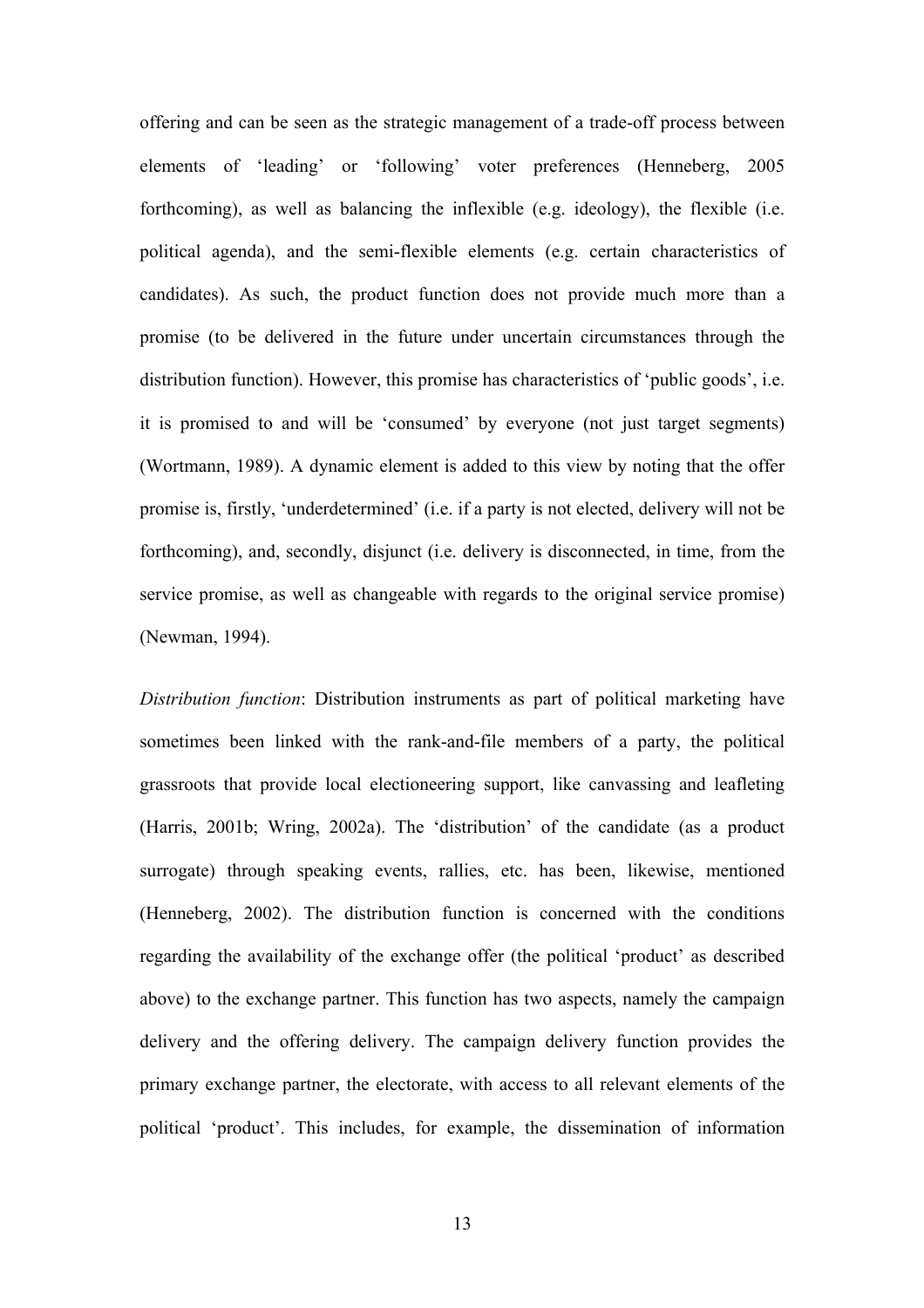regarding crucial political policies on important agenda points, 'placing' the candidates in the right 'channels' (e.g. TV ads or canvassing, party conferences or chat shows), making sure that the distribution medium fits the ideological umbrella, etc. The complexity of this function is expected to increase with the arrival of new media (e.g. e-campaigning, webTV).

The offering delivery aspect of the distribution function refers to the 'fulfilment' of political promises (Harrop, 1990; Palmer, 2002). This function comes into play when a political party or candidate has the political and legal means to fulfil their promises, i.e. when they are in a governing position. Wortmann (1989) stresses the ambiguous character of this service delivery due to its inherent characteristics of a 'public good'. As services are 'co-created', i.e. the electorate and the executive powers are enacting and inscribing policies together in a participatory fashion, coordination and monitoring of this offering delivery is crucial for the success of this function. The issue is further complicated as the actual delivery of the political product, i.e. how policies are enacted in the social reality, constitutes part of the 'product' expectations by the voters. Many important variables regarding the delivery function that influence the success of the implementation of services are therefore outside the party's/government's powers.

*Cost function*: Pricing as well as costs constitute somewhat of a conundrum to political marketing theorists (Wortmann, 1989) and remain the most elusive political instrument. It is of pivotal importance in economic exchanges where the price of an offering usually constitutes the main sacrifice that a customer has to make in order to realise the value of an offering. Some suggest that there exist no equivalent to an economical price in political exchange (Farrell and Wortmann, 1989). Wring (2002a),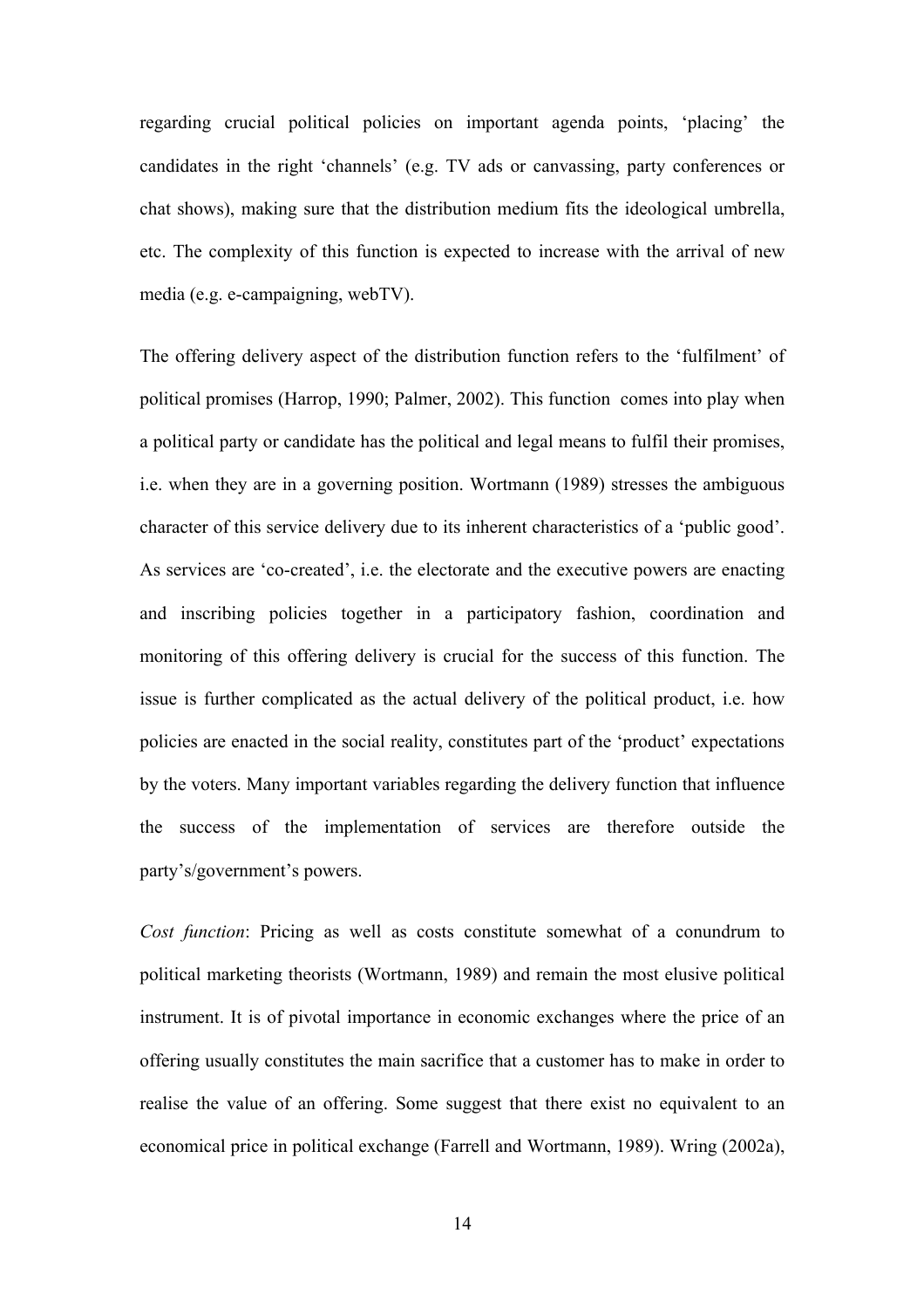using a concept developed by Niffenegger (1989), perceives price as a psychological construct, i.e. to refer to voters' "*feelings of national, economic and psychological hope or insecurity.*" (p. 179). Reid (1988) and Egan (1999) provide similar considerations. How this understanding is linked to the political exchange and how it could be managed independently of the 'product' characteristics as part of a political offering remains somewhat unclear.

The cost function in political marketing refers to the management of actual and perceived attitudinal and behavioural barriers on the part of voters'. This suggest redefining 'price' as an element of 'costs or sacrifices' (Henneberg, 2002). Inhibitions, e.g. caused by opportunity cost considerations, can prevent voters from implementing their intentions. Therefore, facilitating the political exchange process in terms of cost, implies for the political party to minimise the opportunity costs of voters' decision-making process as well as of the electoral act itself. In addition, it can also mean enhancing the benefits from political involvement and the voting process as a symbolic act as well as from the participatory elements of enacting policies. Understood in these general terms, campaign management can try to reduce the necessary (monetary and non-monetary) efforts for voters to process political information, form opinions, evaluate alternatives, and participate in political discourse in the wider sense.

*Communication function*: Communication serves the function of informing the primary exchange partner(s) of the offer and its availability. It is often seen as defining the essence of political marketing (Harrop, 1990; O'Shaughnessy, 1990; O'Cass, 2001; Harris, 2001b; Palmer, 2002). While communication is at the heart of many campaigns, the fallacy of this restricted view of political marketing has been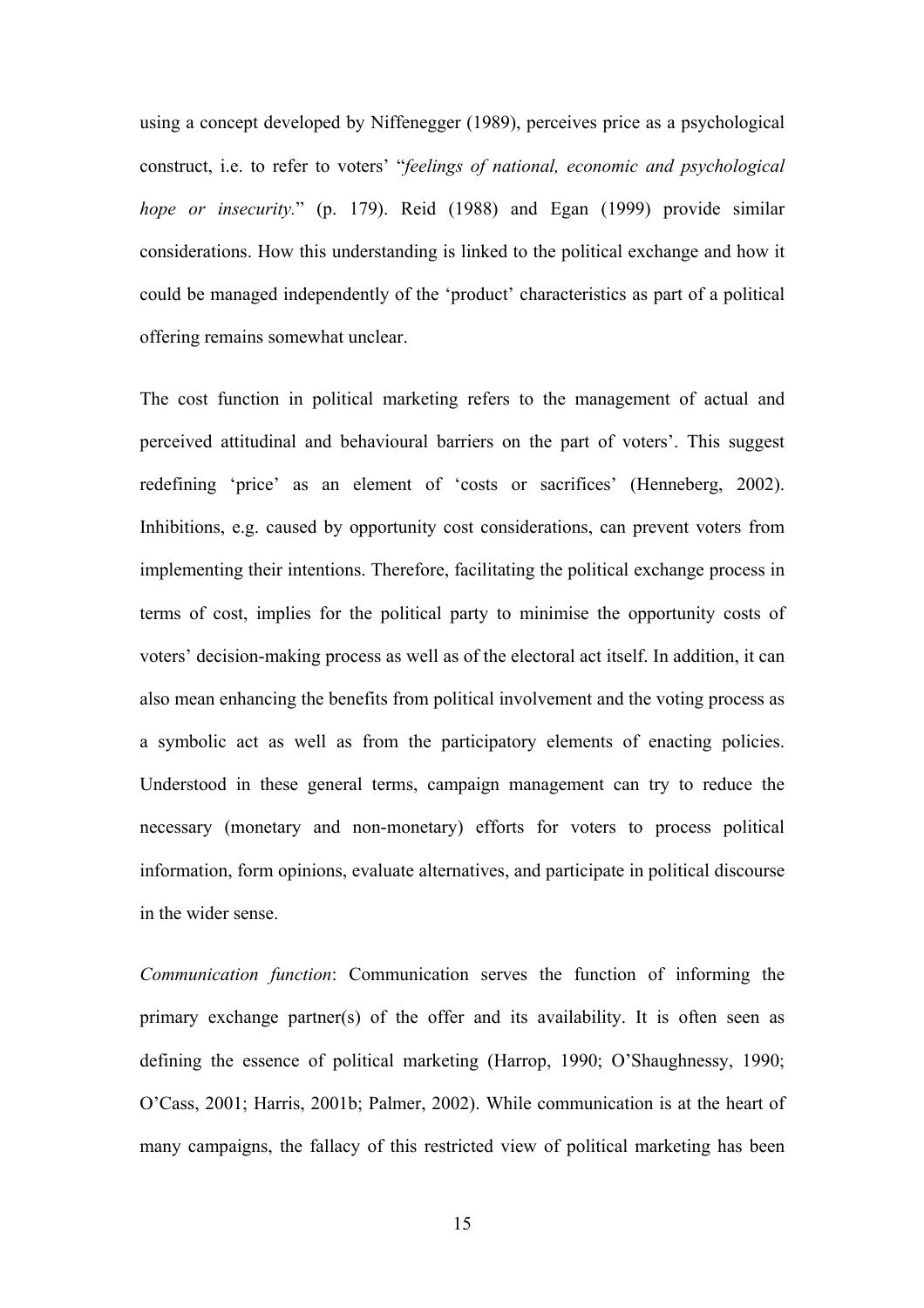argued elsewhere (Scammell, 1994; Henneberg, forthcoming). For political parties this means providing political content, political images and cues but also aiding the interpretation and sense-making of a complex political world (Kotler and Kotler, 1999). Often the communication function involves simplification of political messages: succinct political stances at its best, soundbites at its worst (Wortmann, 1989; Harris, 2001b). The communication function interacts with the campaign delivery aspects of the distribution function: the latter provides the medium while the former defines the content (derived from the product function). The communication function prescribes a dialogue with the exchange partners, i.e. a multi-directional flow of information and shared agenda-setting. While this is often not fulfilled within the set of existing political marketing instruments, the advent of more interactive eenabled media might bring this participatory aspect of the communication function to the fore.

*News-management function*: This function represents a communication function, too. However, it is targeted at secondary exchange partners, i.e. intermediaries, of which the media are of foremost importance. Wring (2002a) calls this 'free' communication activities which are concerned with managing publicity that is not directly controlled by the political organisation (Wortmann, 1989), i.e. public relations activities and what is commonly called 'spin' (Harris, 2001b). Information-interpretation and agenda-setting aspects are crucial requirements of managing 'the news'. As much political discourse with the electorate is mediated through (independent) third parties, as great importance can be attributed to it. News-management includes utilising distribution channels with inherently high credibility levels. However, the communication itself can not be 'managed' in the sense of controlling it, it can only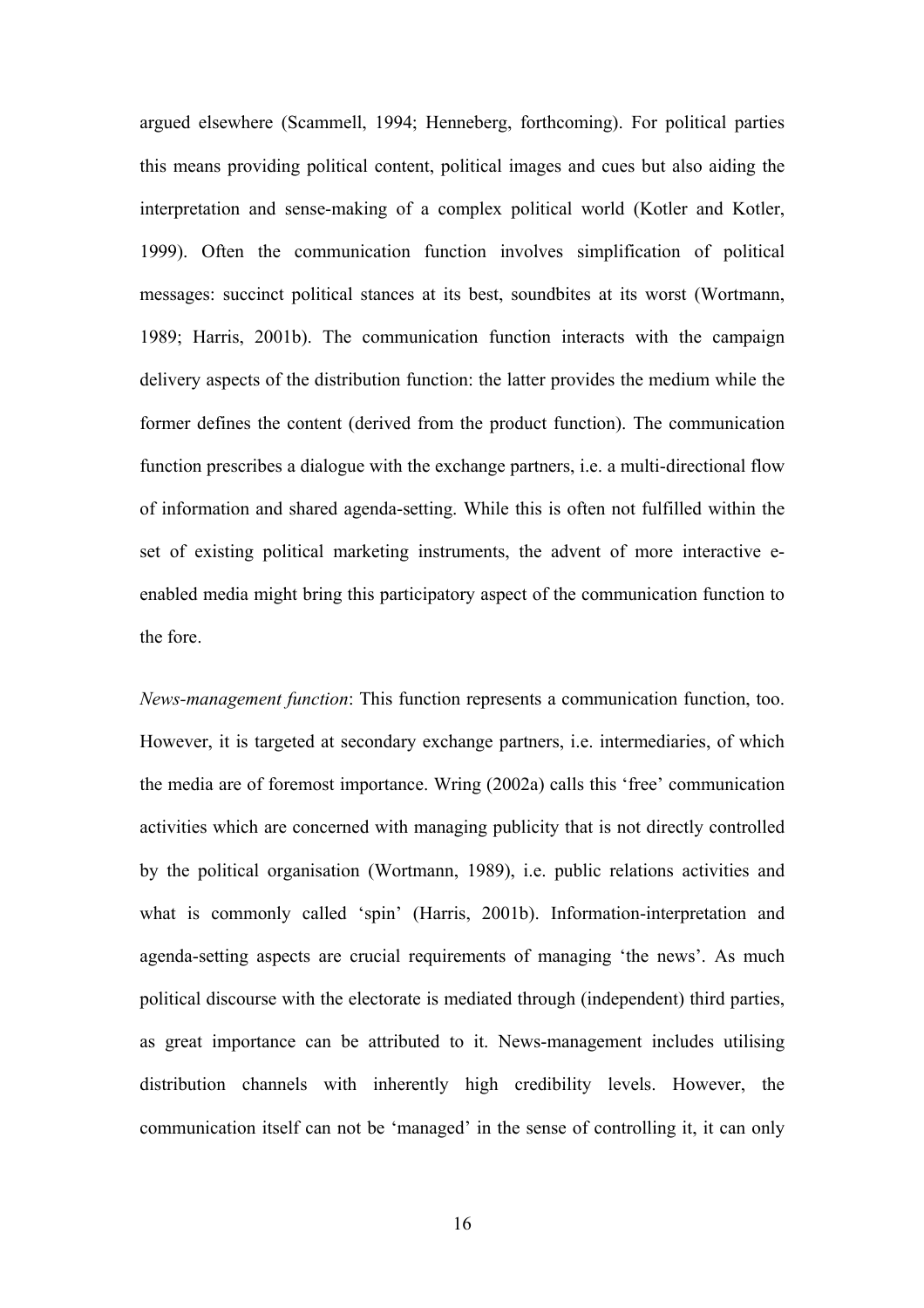be influenced. The exchange partners of the news-management function are mostly journalists and other opinion leaders (Franklin, 1994). This function has gained considerable attention as part of the discussions around 'spin-doctoring', an illdefined concept that has now usurped 'explanatory' power in many discussions on political marketing management (Henneberg, forthcoming).

*Fund-raising function*: 'Fund-raising' in the commercial world is integral to the price/cost function. Within the framework of a non-economic primary exchange process in the political sphere, no reciprocal pecuniary revenue arrangement exists. Therefore, in order to provide the political actor with appropriate resources, a distinct fund-raising function needs to be addressed. Political candidates and parties depend to a varying extent (depending with the arrangements of the political system) on membership fees, donations, free services, etc. In some party systems, e.g. in the USA, fund-raising efforts constitute, arguably, the most important activities of a political candidate (Himes, 1995).

*Parallel-campaign management function*: This function describes the requirement of co-ordinating the campaign management activities of a political party with those of 'parallel' organisations such as single issue groups that perceive an overlap of their agenda with that of the party (e.g. Greenpeace and many European Green parties, or unions and the Social Democrat parties). Co-ordinated and synergetic use of managerial activities allows for a more efficient deployment of campaign resources. Furthermore, the use of parallel campaigns and the endorsement by other organisations can increase the perceived trustworthiness of the political messages. Campaign coordination in the political sphere must be seen as a generic function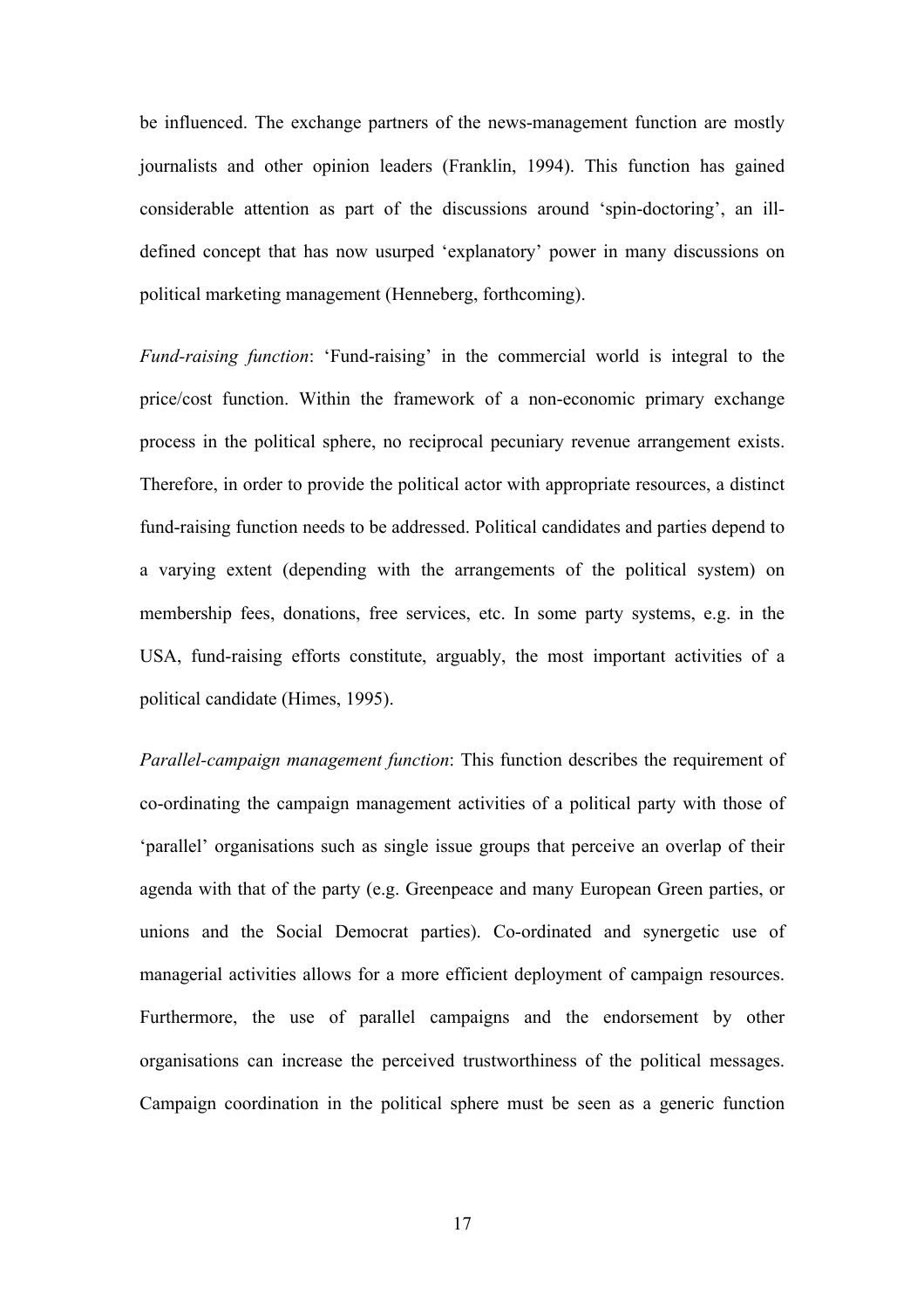because of the possible network effects of working together with other relevant actors in the political market.

*Internal-cohesion management function*: Besides outside-oriented exchange processes, the internal structure and cohesion of a political party needs to be managed as well. This function is concerned with the relationships with party members and party activists as well as all the 'touch-point' agents of the party, e.g. front-benchers, spokespeople. This 'internal marketing' function serves a critical role in securing internal stability and therefore the credibility of the party regarding its outside image ('unified stance') which has implications for their assessment by the voters. However, a too 'monolithic' appearance of the party would give the impression of an 'undemocratic' decision-making process within and not enough influence by grassroot members. As such, "*one can exercise power over others only by satisfying their needs and expectations; one thereby paradoxically submits oneself to their paneer*." (Panebianco, 1988, p. 22).

# *Functions and Instruments of Political Marketing Management: A Different 'Marketing Mix'*

The importance of coordination between political marketing instruments has been noted (Wortmann, 1989) without given further consideration except for general remarks regarding timing, instrument substitution and conflict issues, and target hierarchies. Usually a mere enumeration of instruments is equated with the political marketing mix itself (e.g. in Harris, 2001b). Lloyd (2003) attempts a reconceptualisation of the political marketing mix. However, while more appropriate to the political market(s), it remains purely descriptive. In conclusion, the "*easy*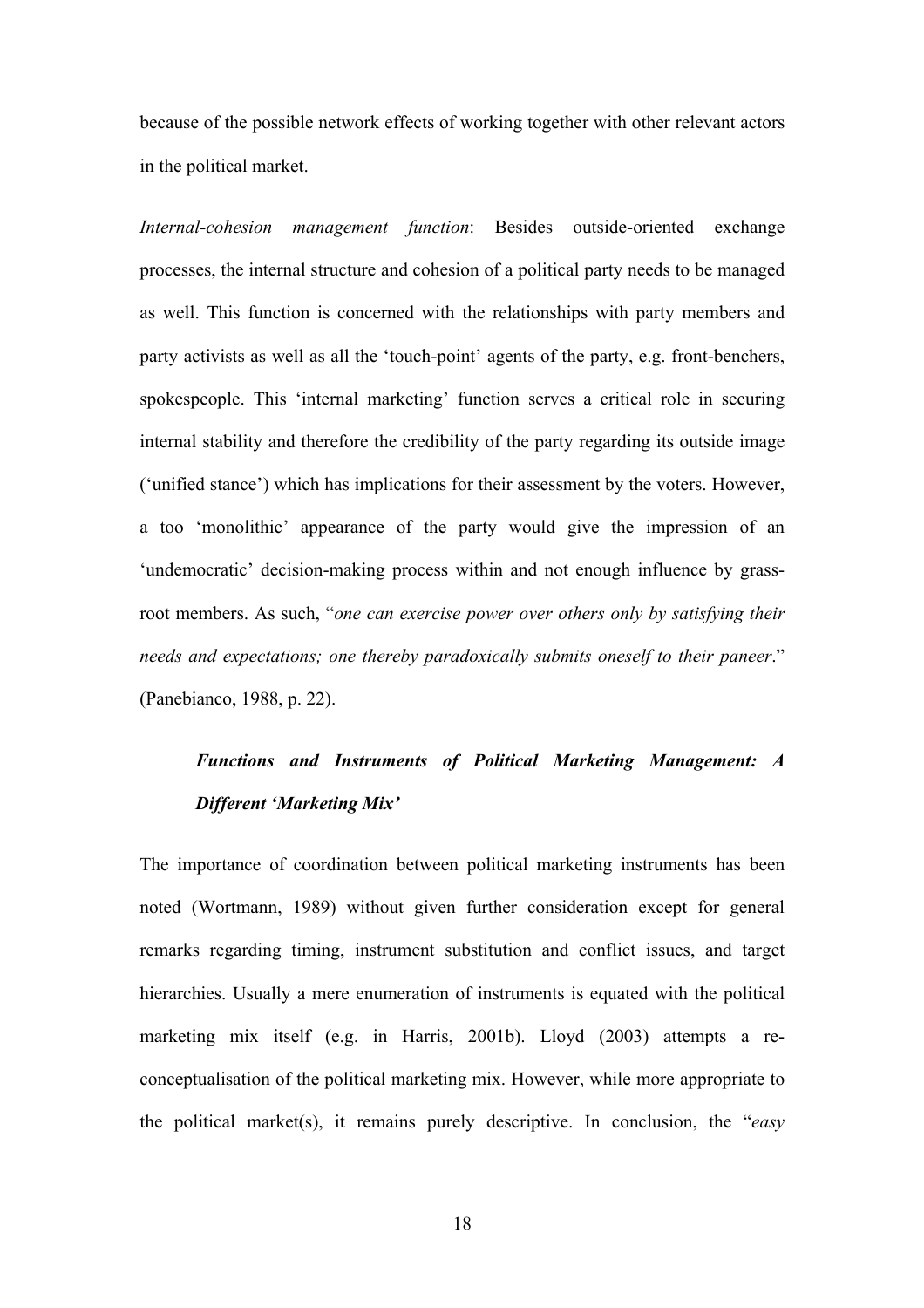*adaptation*" of marketing concepts to politics (Egan, 1999, p. 497) does not seem particularly easy after all, at least not on an instrumental level. However, in a functional analysis the 'marketing mix' assumes some additional dimensions. Functions and instruments interlock. While functions describe the necessary managerial foci, instruments provide 'tangible' ways of achieving functional outcomes. A 'blending' approach as envisaged in the original literature on the marketing mix explicitly acknowledges this distinction (Borden, 1964). The mix is therefore concerned not just with a co-ordination on an instrument level but with the attribution of certain activities and instruments to specific functional requirements. As discussed above, certain managerial activities can fulfil different functions. For examples, because of the service character of the political offer, classical 'product instruments' are important for the product, communication, and (campaign) delivery function. Blending therefore becomes important in order to manage the trade-offs between instruments that sometimes have negatively correlated effects on the fulfilment of different functions. As such, the political marketing mix needs to be understood as being driven by functional requirements (the relative importance of individual functions as well as the relationships between them). Only a strategic understanding of the interplay of functions allows a resolution of the instrumental political marketing mix (in the sense of determining instruments' use, timing, intensity, etc.) (Lees-Marshment, 2001).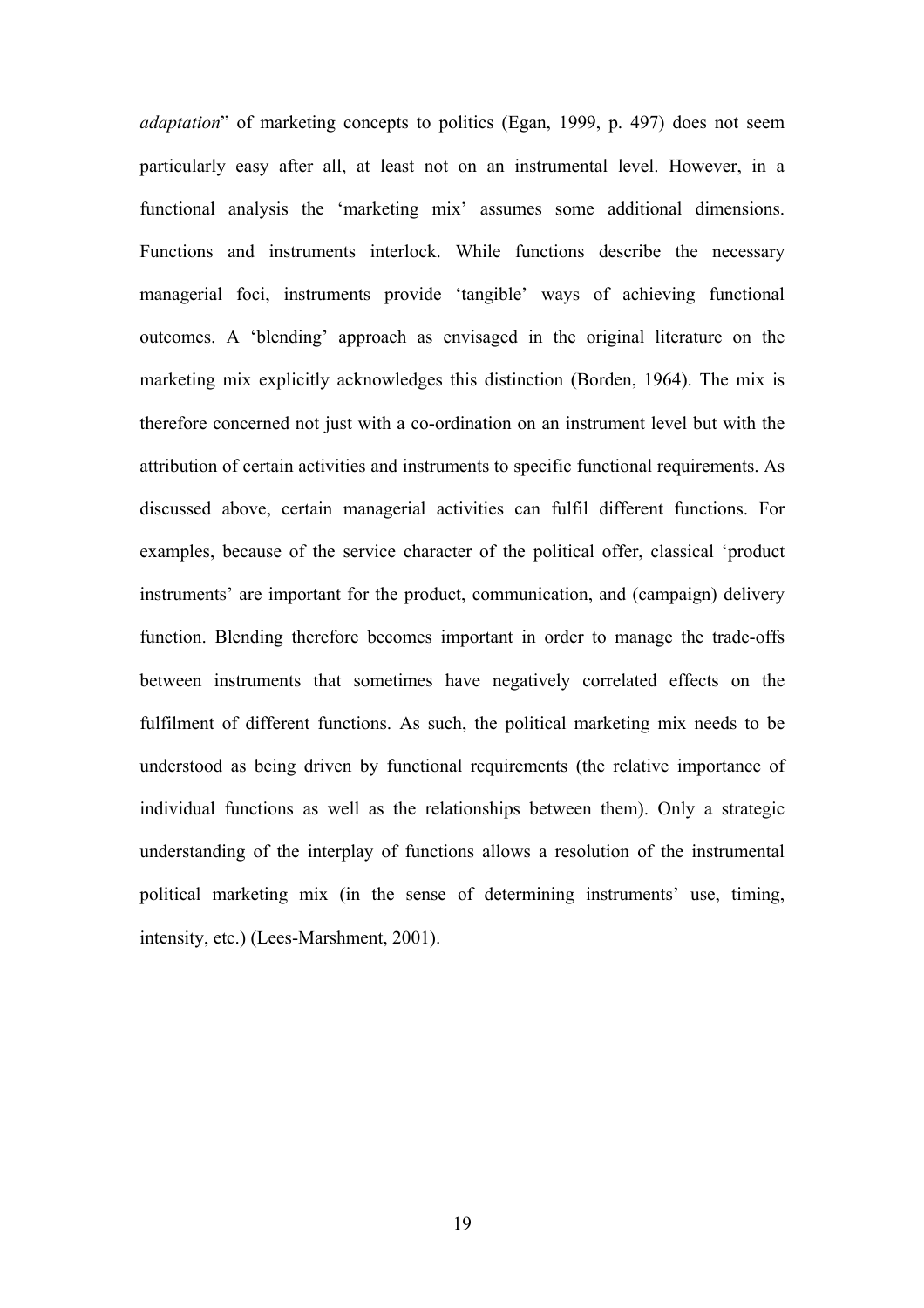# **Political Marketing Functions and the Political Market(s)**

Functions as antecedents of the use of political marketing instruments ought to cover all necessary exchange relationships and their management by political actors (or 'power brokers' in Newman's terminology) in a variety of different 'submarkets', based on value exchanges (Miller and Lewis, 1991; Newman, 1994; Kotler and Kotler, 1999; Dean and Croft, 2001). Taking the political party again as the focal point and the relationship with the electorate as the focal relationship, one can distinguish three submarkets of electoral politics:



*Figure 1*: The political 'supra-market' (adapted from Henneberg 2002, p. 114)

The *electoral market* is characterised by the main exchange relationship between parties (and their candidates) and the electorate. However, parties also 'connect' with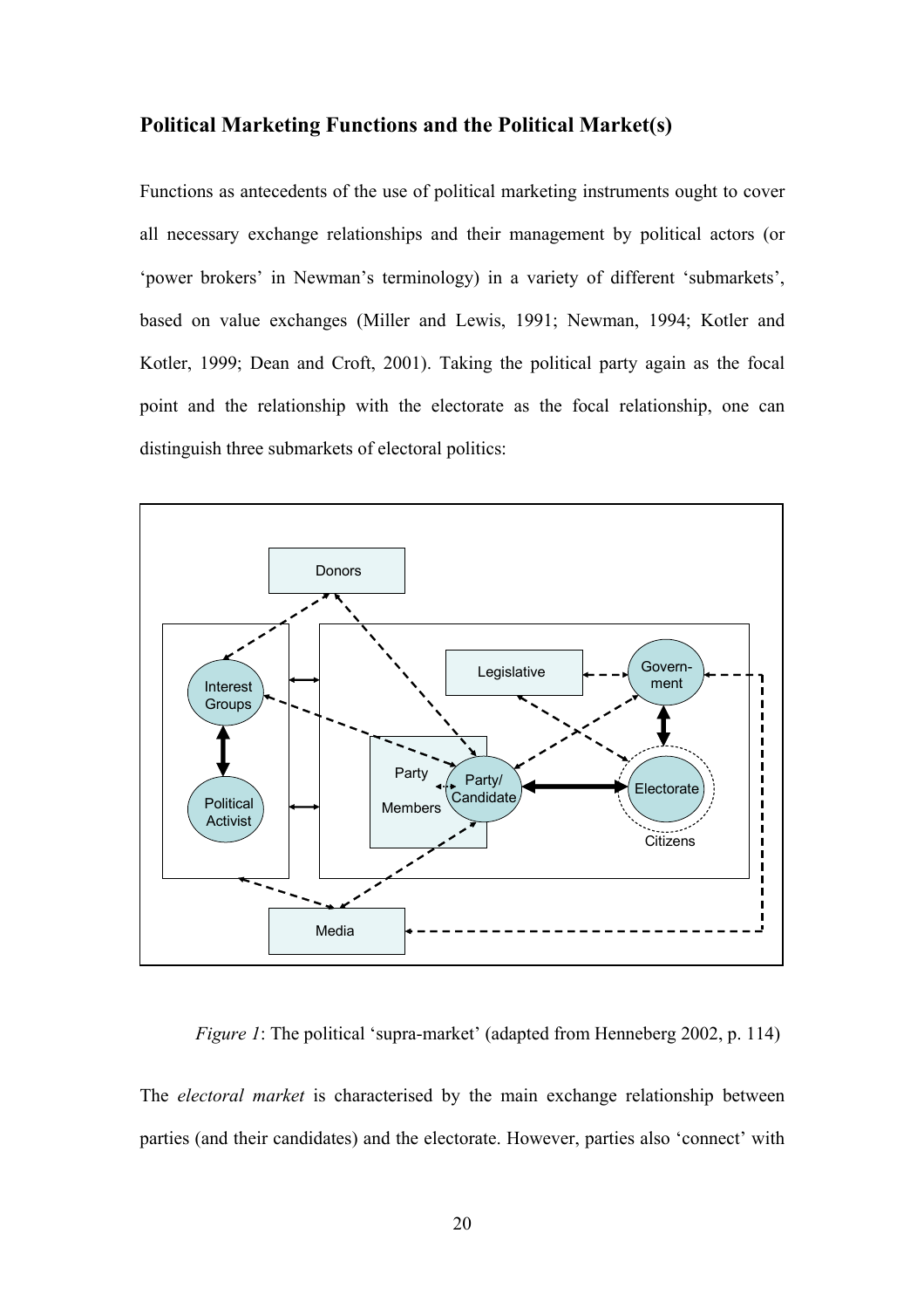party members and activists as well as donors in order to secure the necessary funds to compete in the electoral market. Communication and interaction between party and electorate is, moreover, not limited to a direct exchange but can also happen in a mediated way, i.e. via media. The *governmental market* focuses on the main exchange relationships between the government (and its executive bodies) on the one hand and the citizens (incorporating the electorate). This process is mediated through legislative institutions. The third political submarket can be described as the *market for political activism*. (Single) Interest groups compete in this market for the resources of political activists. Secondary exchange relationships are formed with donors as well as the media, and governments and parties.

Figure 1 depicts the political 'supra-market' (Henneberg, 2002), i.e. a schematic description of the interplay of all three submarkets. In this high-level form, the relevant exchange relationships can be associated with political marketing management requirements in the form of generic functions as outlined above. Thus, it becomes clear that political marketing management is more than merely managing the direct campaign interactions between political parties and candidates on one side and voters on the other. A wider perspective of the political network of actors (a 'network picture') is necessary to fulfil the diverse functional prerequisites of political marketing management.

Figure 2 depicts the association of generic functions with the main exchange relationships in the political market. Note that such an association does not imply a 'market-structure-conduct-performance' relationship as proposed by Baines *et al*. (2003) for political markets. Several functions refer to multiple relationships, e.g. the distribution function is associated with the party-electorate exchange but also with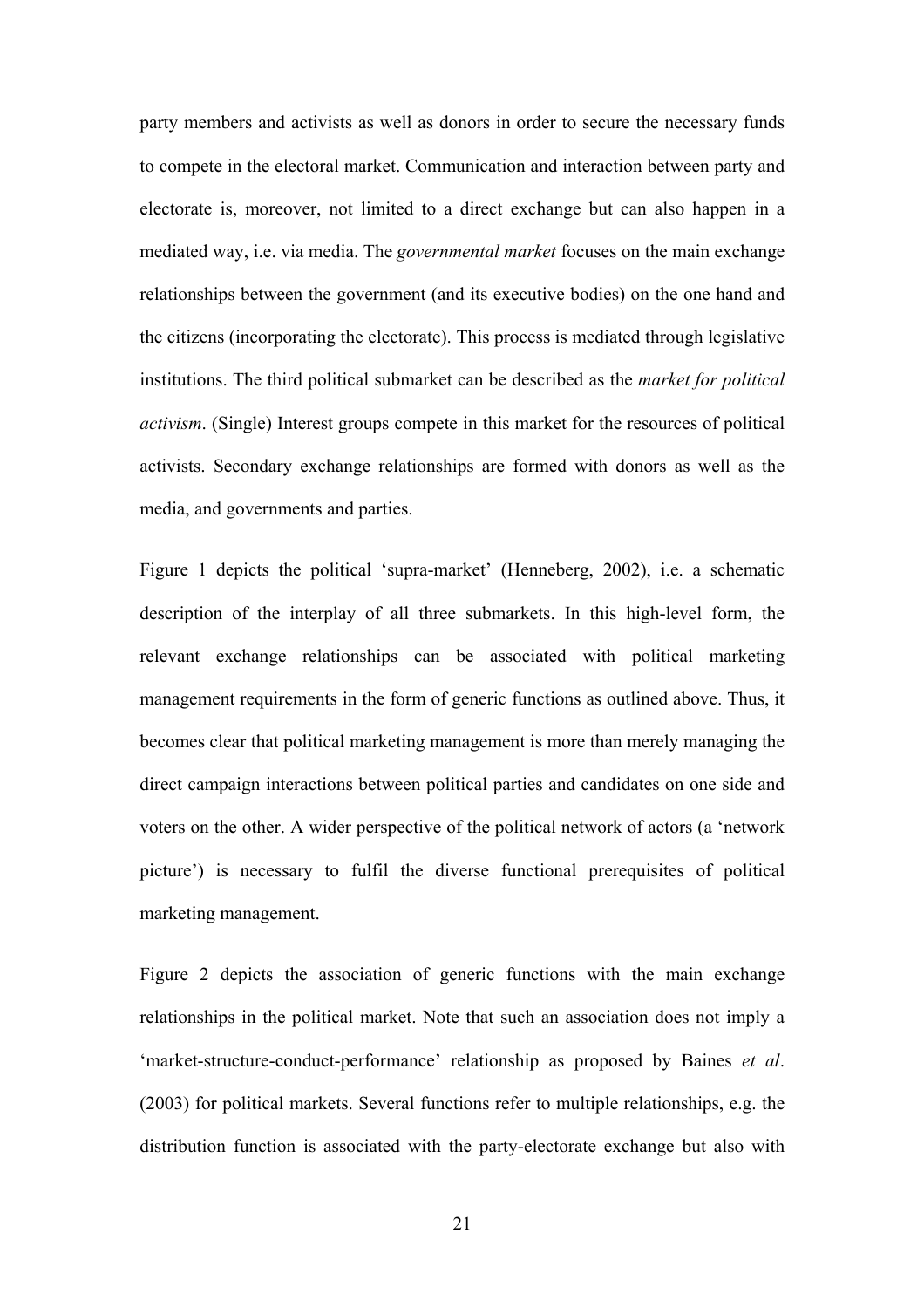government-citizen. This is due to the ambivalent role of parties and candidates as successful campaigning transmogrifies them into a part of the executive (government) without loosing their attachment to a political party.



*Figure 2*: Generic functions of political marketing management in the political market (adapted from Henneberg, 2002, p. 123)

## **Findings and Conclusions**

The functional analysis of political marketing management provides an alternative perspective to the managerial typology of marketing instruments. An analysis of political marketing requirements shows eight generic functions that are concerned with exchange relationships with several stakeholders, operating in several submarkets. Such a functional analysis provides political marketing theory with a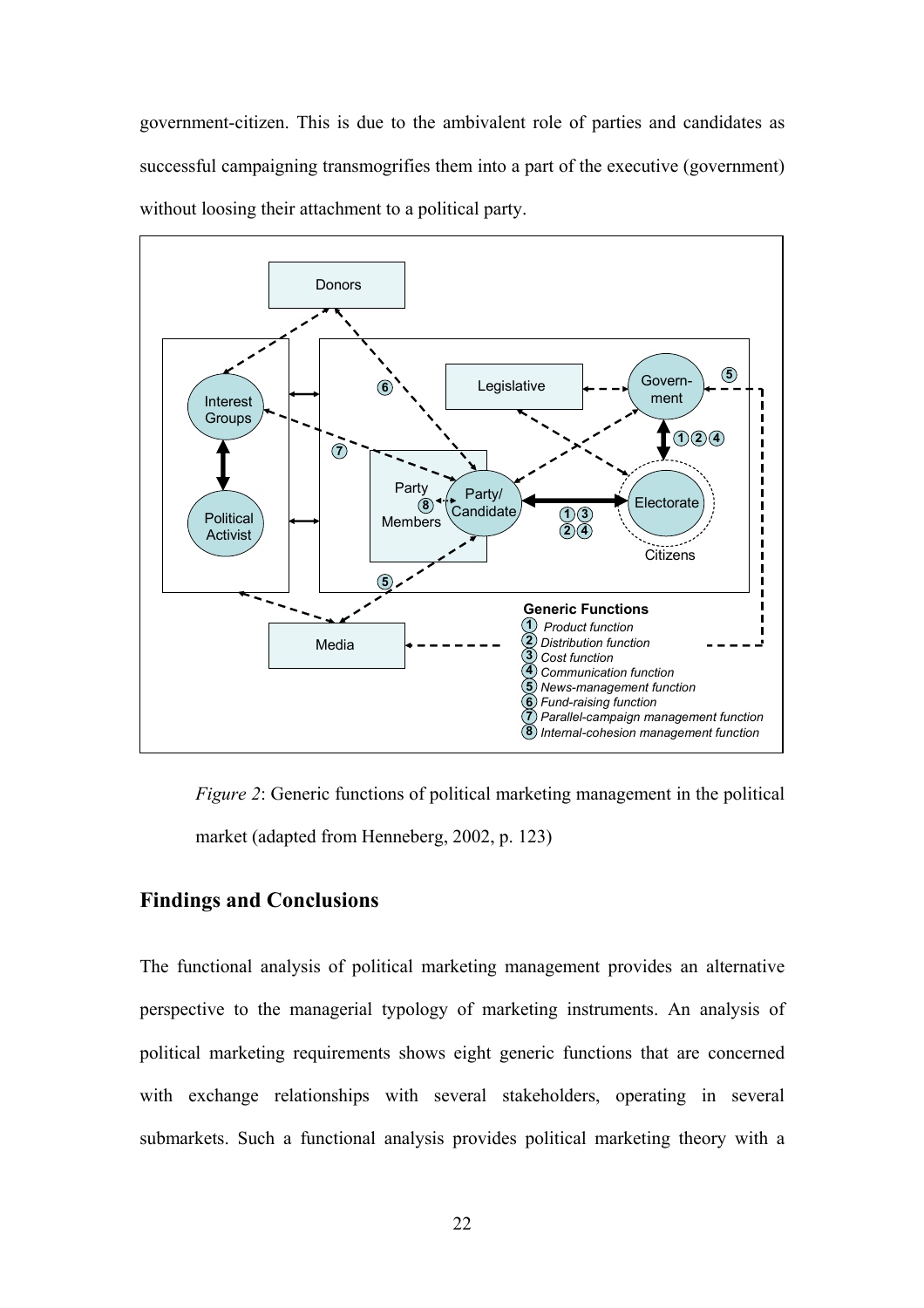prescriptive instrument to conceptualise political marketing management. A functional view directly relates political marketing with an assessment of management performance, i.e. the question of important marketing outcomes. Such an assessment precedes a more instrumental view that is concerned with the quality of the fulfilment of these outcomes via the deployment of appropriate marketing activities.

As such, a functional analysis of political management demonstrates a particular and distinctive perspective to the field and therefore satisfies Cornelisson's (2002) requirements for analogous use of marketing concepts in politics. It is in line with demands to explore and apply the conceptual and theoretical depth and breadth of political marketing (Lees-Marshment, 2003) and provides a fresh way of categorising political marketing phenomena.

However, the proposed parsimonious set of generic functions needs to be validated empirically in further studies. One problem that researchers in political marketing face is the fact that political parties do not always consciously make 'marketing' decisions although one might be able to classify certain activities or processes as marketing management. Therefore, an exploration of the conceptual linkages between the proposed political marketing functions and the existing literature in political science and communication studies on organisational prerequisites for success can provide a first step towards empirical clarification of the concept. This would allow a systematic operationalisation of the political marketing functions. Further developments need to broaden the functional analysis beyond a mere campaign-focus and would need to include other focal actors beyond political parties and candidates, for example, single interest groups and governments.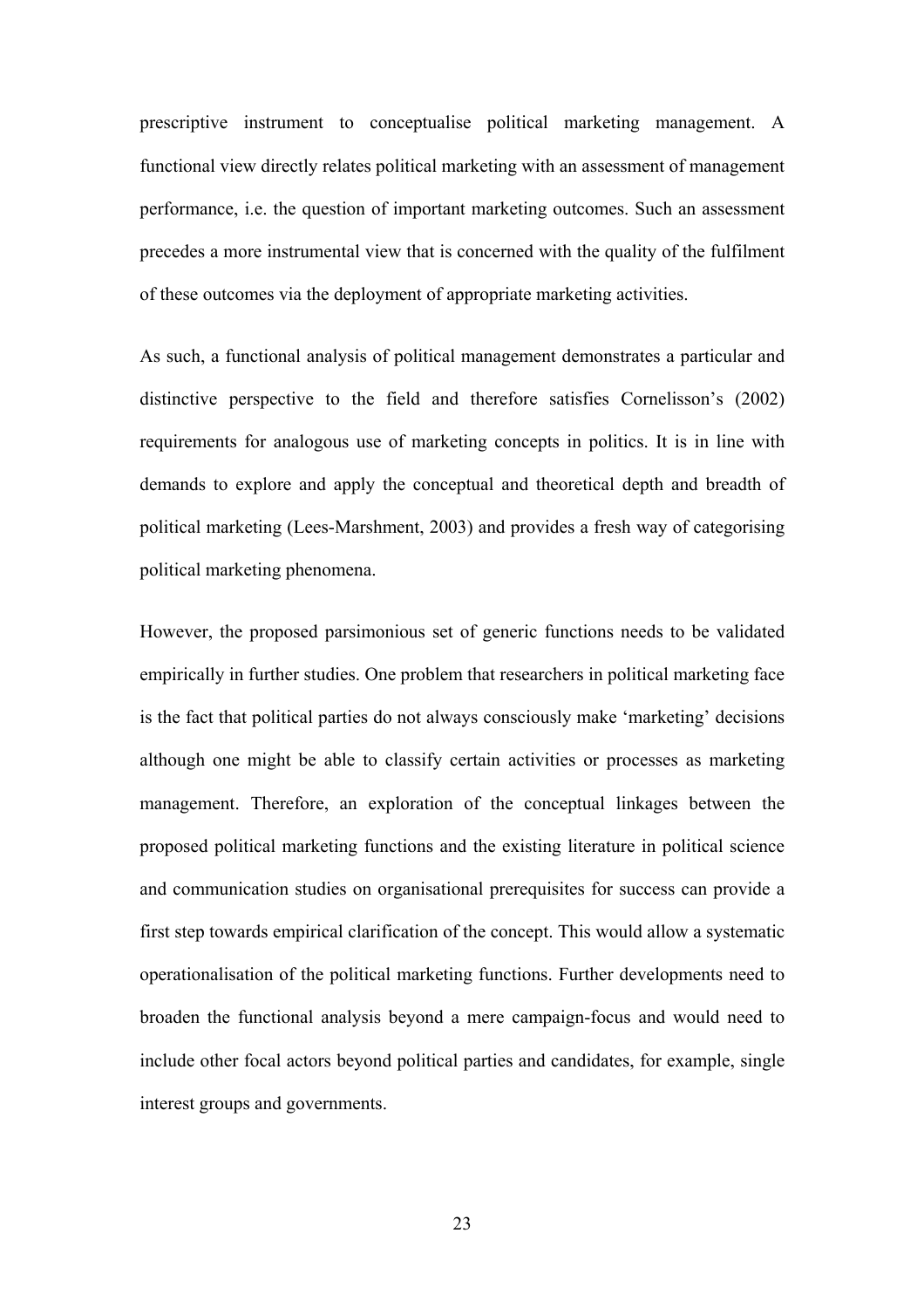#### *References*

**Aldersen, W.** (1957) *Marketing Behavior and Executive Action: A Functionalist Approach to Marketing Theory*, Irwin, Homewood

**Anderson, J. C., Håkansson, H. and Johanson, J.** (1994) "Dyadic Business Relationships Within a Business Network Context", *Journal of Marketing*, Vol. 56, Oct., pp. 1-15

Baines, P. R., Brennan, R. and Egan, J. (2003) "'Market' Classification and Political Campaigning: Some Strategic Implications", *Journal of Political Marketing*, Vol. 2, N. 2, pp. 47-66

**Bannon, D. P.** (2003) "Relationship Marketing and the Political Process", *Paper presented at the Political Marketing Conference 2003*, London, Sept.

**Booms, B. H. and Bitner, M. J.** (1982) "Marketing Strategies and Organization Structures for Service Firms", in J. H. Donnelly and W. R. George (Eds.), *Marketing of Services*, American Marketing Association, Chicago, pp. 47-51

**Borden, N. H.** (1964) "The Concept of the Marketing Mix", *Journal of Advertising Research*, Vol. 4, June, pp. 2-7

**Brennan, R.** (2003) Does Political Marketing Need the Concept of Customer Value*?", Paper presented at the Political Marketing Conference 2003*, Sept., London

Brownlie, D. and Saren, M. (1992) "The Four Ps of the Marketing Concept: Prescriptive, Polemical, Permanent and Problematical" in *European Journal of Marketing*, Vol. 31, N. 3/4, pp. 34-47

Butler, P. and Collins, N. (1999) "A Conceptual Framework for Political Marketing", in B. I. Newman (ed.), *Handbook of Political Marketing*, Sage, Thousand Oaks, pp. 55-72

**Butler, P. and Collins, N.** (2001) "Payment on delivery: Recognising Constituency Service as Political Marketing", *European Journal of Marketing*, Vol. 35, N. 9/10, pp. 1026-1037

**Buurma, H.** (2001) "Public Policy Marketing: Marketing Exchange in the Public Sector", *European Journal of Marketing*, Vol. 35, N. 9/10, pp. 1287-1300

**Cornelisson, J. P.** (2002) "Metaphorical Reasoning and Knowledge Generation: The Case of Political Marketing", *Journal of Political Marketing*, Vol. 1, N. 2, pp. 193- 208

**Culliton, J. W.** (1948) *The Management of Marketing Costs*, Harvard University Press, Boston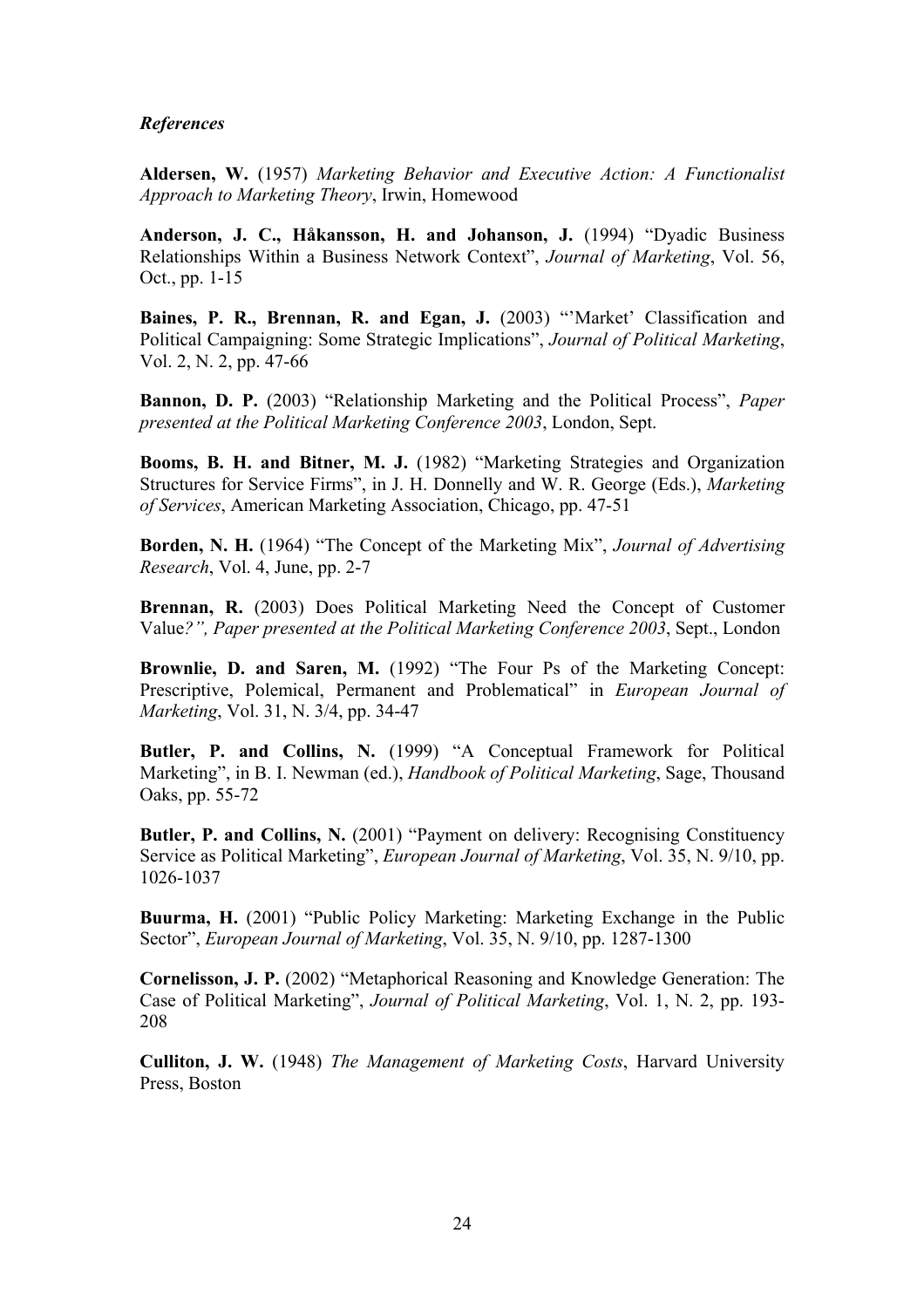**Dean, D. and Croft, R.** (2001) "Friends and Relations: Long-term Approaches to Political Campaigning", *European Journal of Marketing*, Vol. 35, N. 11/12, pp. 1197- 1216

**Dermody, J. and Scullion, R.** (2000) "Delusions of Grandeur? Marketing's Contribution to 'Meaningful' Western Political Consumption", *European Journal of Marketing*, Vol. 35, N. 9/10, pp. 1085-1098

**Dixon, D. F. and Blois, K. J.** (1983) "Some Limitations of the 4Ps as a Paradigm for Marketing", in M. Christopher, M. H. B. McDonald and A. Rushton (eds.), *Proceedings of the 1983 Marketing Education Group Annual Conference*, Cranfield, July, pp. 92-107

**Easton, G. and Araujo, L.** (1994) "Market Exchange, Social Structures and Time", *European Journal of Marketing*, Vol. 28, N. 3, pp. 72-84

**Egan, J.** (1999) "Political Marketing: Lessons from the Mainstream", *Journal of Marketing Management*, Vol. 15, pp. 495-503

Farrell, D. M. and Wortmann, M. (1987) "Party Strategies in the Electoral Marketing: Political Marketing in West Germany, Britain and Ireland", *European Journal of Political Research*, Vol. 15, pp. 297-318

**Ford, D., Gadde, L.-E., Håkansson, H. and Snehota, I.** (2003) *Managing Business Relationships*, Wiley, Chichester

**Franklin, B. and Richardson, J. E.** (2002) "Priming the Parish Pump: Political Marketing and News Management in Local Communications Networks", *Journal of Political Marketing*, Vol. 1, N. 1, pp. 117-147

**Fullbrook, E. S.** (1940) "The Functional Concept in Marketing", *Journal of Marketing*, Vol. 4, Jan., pp. 229-237

**Grönroos, C.** (1994a) "From Marketing Mix to Relationship Marketing: Towards a Paradigm Shift in Marketing", *Management Decisions*, Vol. 32, N. 2, pp. 4-20

**Grönroos, C.** (1994b) "Quo Vadis, Marketing? Toward a Relationship Marketing Paradigm", *Journal of Marketing Management*, Vol. 10, pp. 347-360

**Grönroos, C.** (1995) "Relationship Marketing: The Strategy Continuum", *Journal of the Academy of Marketing Science*, Vol. 23, N. 4, pp. 252-254

**Gummesson, E.** (2002) "Practical Value of Adequate Marketing Management Theory", *European Journal of Marketing*, Vol. 36, N. 3, pp. 325-349

Harris, P. (2001a) "Machiavelli, Political Marketing and Reinventing Government", *European Journal of Marketing*, Vol. 35, N. 9/10, pp. 1136-1154

**Harris, P.** (2001b) "To Spin or Not to Spin, That is the Question: The Emergence of Modern Political Marketing", *The Marketing Review*, Vol. 2, pp. 35-53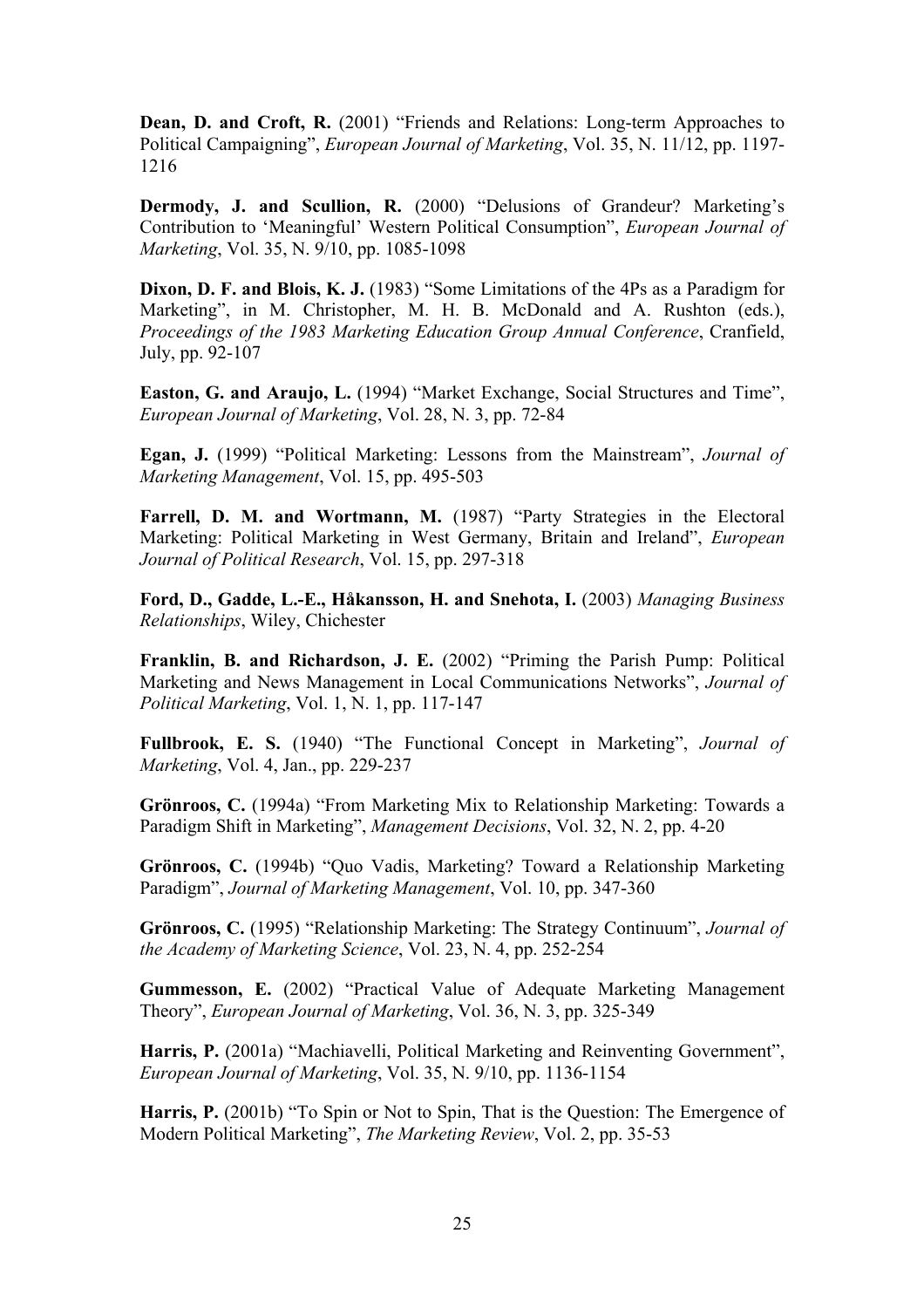Harris, P., Gardner, H. and Vetter, N. (1999) "'Goods over God': Lobbying and Political Marketing", in B. I. Newman (ed.), *Handbook of Political Marketing*, Sage, Thousand Oaks, pp. 607-626

**Harrop, M.** (1990) "Political Marketing", *Parliamentary Affairs*, Vol. 43, pp. 277- 291

**Henneberg, S. C.** (2002) "Understanding Political Marketing", in N. O'Shaughnessy, S. C. Henneberg (eds.), *The Idea of Political Marketing*, Praeger, Westport, pp. 93- 171

**Henneberg, S. C.** (forthcoming) "The Views of an Advocatus Dei: Political Marketing and its Critics", *Journal of Public Affair*, forthcoming

**Henneberg, S. C.** (2005 forthcoming) "Leading or Following? A Theoretical Analysis of Political Marketing Postures", *Journal of Political Marketing*, Vol. 5, forthcoming

**Himes, D.** (1995) "Strategy and Tactics for Campaign Fund-raising", in J. A. Thurber and C. J. Nelson (Eds.), *Campaigns and Elections American Style*, Westview, Boulder, pp. 62-77

**Hunt, S. D.** (1976) "The Nature and Scope of Marketing", *Journal of Marketing*, Vol. 40, July, pp. 17-28

**Hunt, S. D.** (1983) "General Theories and the Fundamental Explananda of Marketing", in *Journal of Marketing*, Vol. 47, Fall, pp. 9-17

**Hunt, S. D.** (1991) *Modern Marketing Theory*, South-Western, Cincinnati

**Jobber, D.** (2001) *Principles and Practices of Marketing*, McGraw-Hill, McGraw-Hill, Boston

**Kavanagh, D.** (1995) *Election Campaigning: The New Marketing of Politics*, Blackwell, Oxford

**Kotler, P.** (1972) "A Generic Concept of Marketing", *Journal of Marketing*, Vol. 36, April, pp. 46-54

**Kotler, P.** (2003) *Marketing Management*, PrenticeHall, New Jersey

Kotler, P. and Kotler, N. (1999) "Political Marketing", in B. I. Newman (ed.), *Handbook of Political Marketing*, Sage, Thousand Oaks, pp. 3-18

**Lebel, G. G.** (1999) "Managing Volunteers", in B. I. Newman (ed.), *Handbook of Political Marketing*, Sage, Thousand Oaks, pp. 129-142

**Lees-Marshment, J.** (2001) *Political Marketing and British Political Parties*, Manchester University Press, Manchester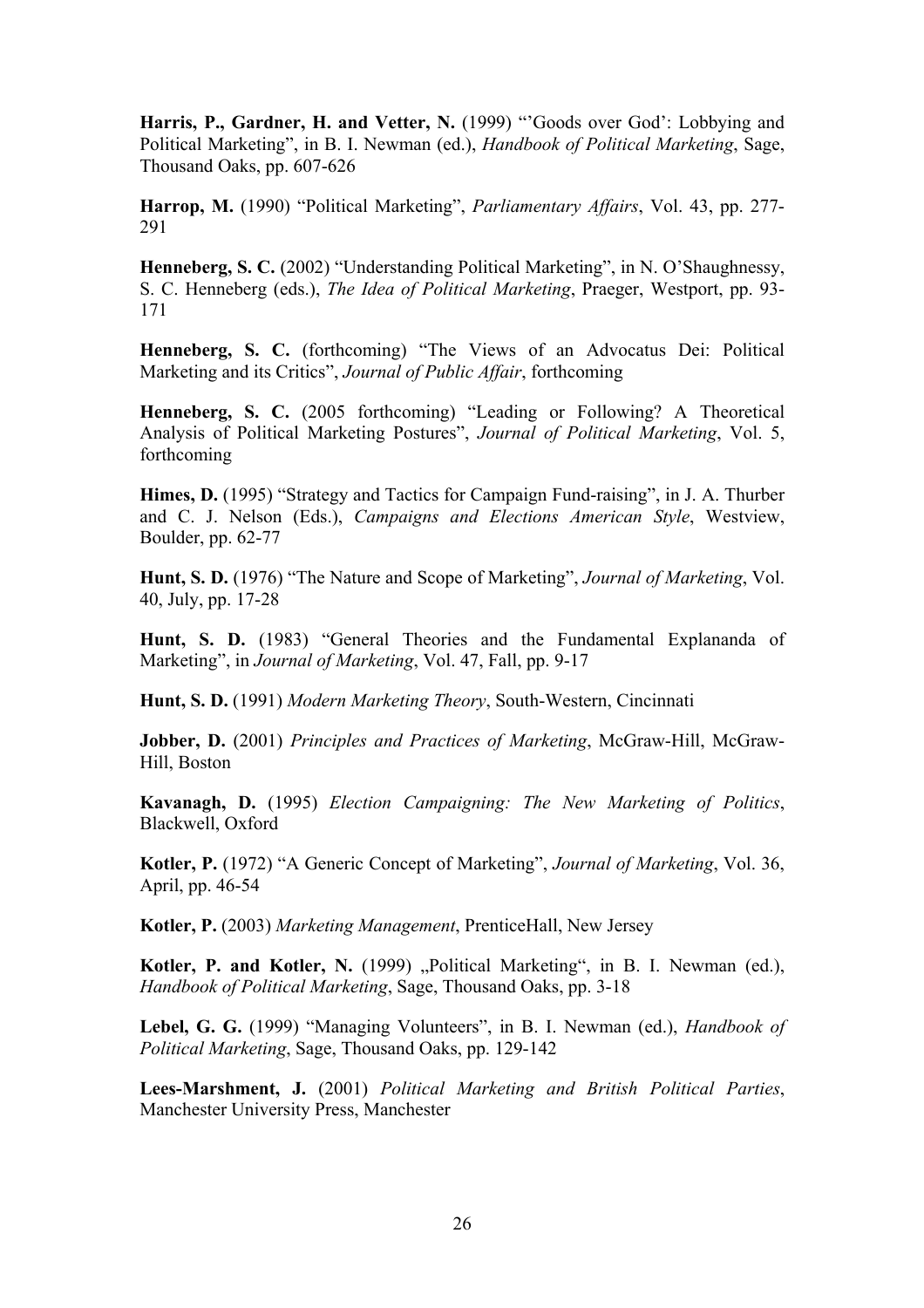Lees-Marshment, J. (2003) "Political Marketing: How to Reach That Pot of Gold", *Journal of Political Marketing*, Vol. 2, N. 1, pp. 1-32

**Lindsay, B.** (1999) "Interest Groups and the Political Process", in B. I. Newman (ed.), *Handbook of Political Marketing*, Sage, Thousand Oaks, pp. 643-660

**Lloyd, J.** (2003) "Square Peg, Round Hole? Can Marketing-based Concepts such a the 'Product' and the 'Marketing Mix' Have a Useful Role in the Political Arena?", Paper presented at the Political Science Association Conference 2003

**Lovelock, C. and Wright, L.** (2002) *Principles of Service Marketing and Management*, Prentice Hall, Upper Saddle River

**McCarthy, E. J.** (1960) *Basic Marketing: A Managerial Approach*, Irwin, Homewood

**McLoughlin, D. and Horan, C.** (2000) "Business Marketing: Perspectives from the Markets-as-Networks Approach", *Industrial Marketing Management*, Vol. 29, pp. 285-292

**Miller, R. L. and Lewis, W. F.** (1991) "A Stakeholder Approach to Marketing Management Using Value Exchange Models", in *European Journal of Marketing*, Vol. 25, N. 8, pp. 55-68

**Newman, B. I.** (1994) *The Marketing of the President*, Sage, Thousand Oaks

**Newman, B. I.** (1995) "Political Marketing as a Governing Tool", *Werbeforschung & Praxis*, Vol. 5, pp. 163-167

**Newman, B. I.** (2001) "Image-Manufacturing in the USA: Recent US Presidential Elections and Beyond", *European Journal of Marketing*, Vol. 36, N. 9/10, pp. 966- 970

**Niffenegger, P. B.** (1989) "Strategies for Success from the Political Marketers", *Journal of Consumer Marketing*, Vol. 6, N. 1, pp. 45-61

**Nimmo, D.** (1999) "The Permanent Campaign: Marketing as a Governing Tool", in B. I. Newman (ed.), *Handbook of Political Marketing*, Sage, Thousand Oaks, pp. 73- 86

**O'Cass, A.** (2001) "Political Marketing", *European Journal of Marketing*, Vol. 35, N. 9/10, pp. 1003-1025

**O'Malley, L. and Patterson, M**. (1998) "Vanishing Point: The Mix Management Paradigm Re-viewed", in *Journal of Marketing Management*, Vol. 14, pp. 829-851

**O'Shaughnessy, N. J.** (1990) *The Phenomenon of Political Marketing*, Macmillan, Basingstoke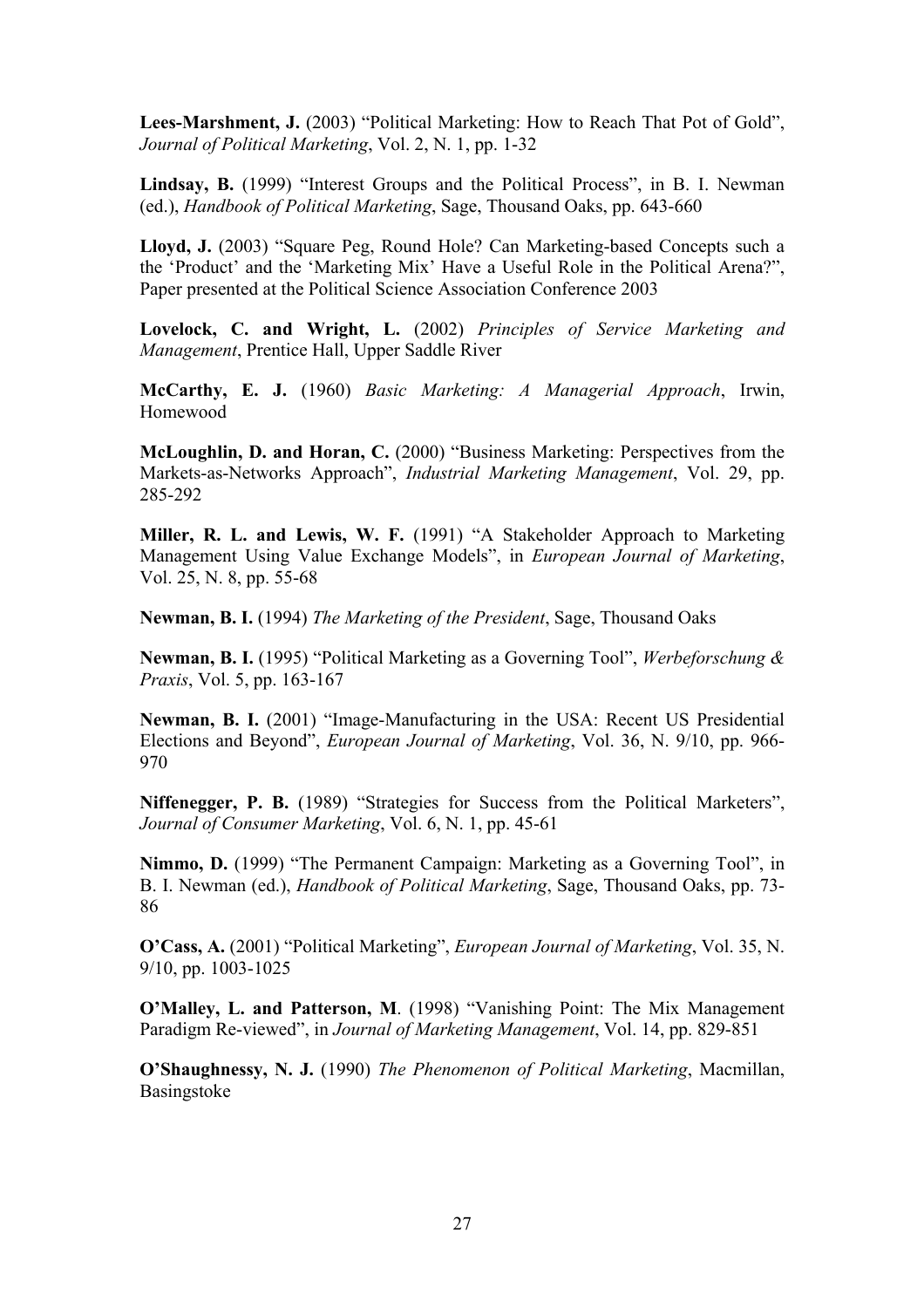**O'Shaughnessy, N. J.** (2002) "The Marketing of Political Marketing**"** in N. O'Shaughnessy, S. C. Henneberg (eds.), *The Idea of Political Marketing*, Praeger, Westport, pp. 209-220

**O'Shaughnessy, N. J. and Henneberg, S. C. M.** (2002) "Introduction" in N. O'Shaughnessy, S. C. Henneberg (eds.), *The Idea of Political Marketing*, Praeger, Westport, pp. xi-xx

**O'Shaughnessy, N. J. and Holbrook, M. B.** (1988) "What U.S. Businesses can Learn from Political Marketing", The Journal of Applied Business Research, Vol. 4, N. 3, pp. 98-109

**Palmer, J.** (2002) "Smoke and Mirrors: Is that the Way it is? Themes in Political Marketing", *Media, Culture & Society*, Vol. 24, pp. 345-363

**Panebianco, A.** (1988) *Political Parties' Organisation and Power*, Cambridge University Press, Cambridge

**Pels, J. and Saren, M.** (2003) "The New Ps of Relational Marketing, Perspectives, Perceptions & Paradigms", in A. Palmer (ed*.), Refreshing the Challenge of Relationship Marketing*, Proceedings of the 11<sup>th</sup> International Colloquium in Relationship Marketing, Cheltenham, UK, Sept.

**Popkin, S. L.** (1994) *The Reasoning Voter*, University of Chicago Press, Chicago

**Reid, D. M.** (1988) "Marketing the Political Product", *European Journal of Marketing*, Vol. 22, N. 9, pp. 34-47

**Scammell, M.** (1995) *Designer Politics*, Macmillan, Basingstoke

**Scammell, M.** (1999) "Political Marketing: Lessons for Political Science", *Political Studies*, Vol. 47, pp. 718-739

**Shaw, A.** (1912) "Some Problems in Marketing Distribution", *Quarterly Journal of Economics*, Vol. 26, Aug., pp. 706-765

**Sheth, J. N., Gardner, D. M. and Garrett, D. E.** (1988) *Marketing Theory: Evolution and Evaluation*, Wiley, New York

**Smith, G.** (2001) "The 2001 General Election: Factors Influencing the Brand Image of Political Parties and their Leaders", *Journal of Marketing Management*, Vol. 17, pp. 989-1006

**Sniderman, P. M., Brody, R. A. and Tetlock, P. E.** (1991) *Reasoning and Choice: Explorations in Political Psychology*, Cambridge University Press, Cambridge

Steen, J. A. (1999) "Money Doesn't Grow on Trees", in B. I. Newman (ed.), *Handbook of Political Marketing*, Sage, Thousand Oaks, pp. 159-173

**van Looy, B., Gemmel, P. and van Dierdonck, R.** (2003) *Services Management*, Prentice Hall, Harlow